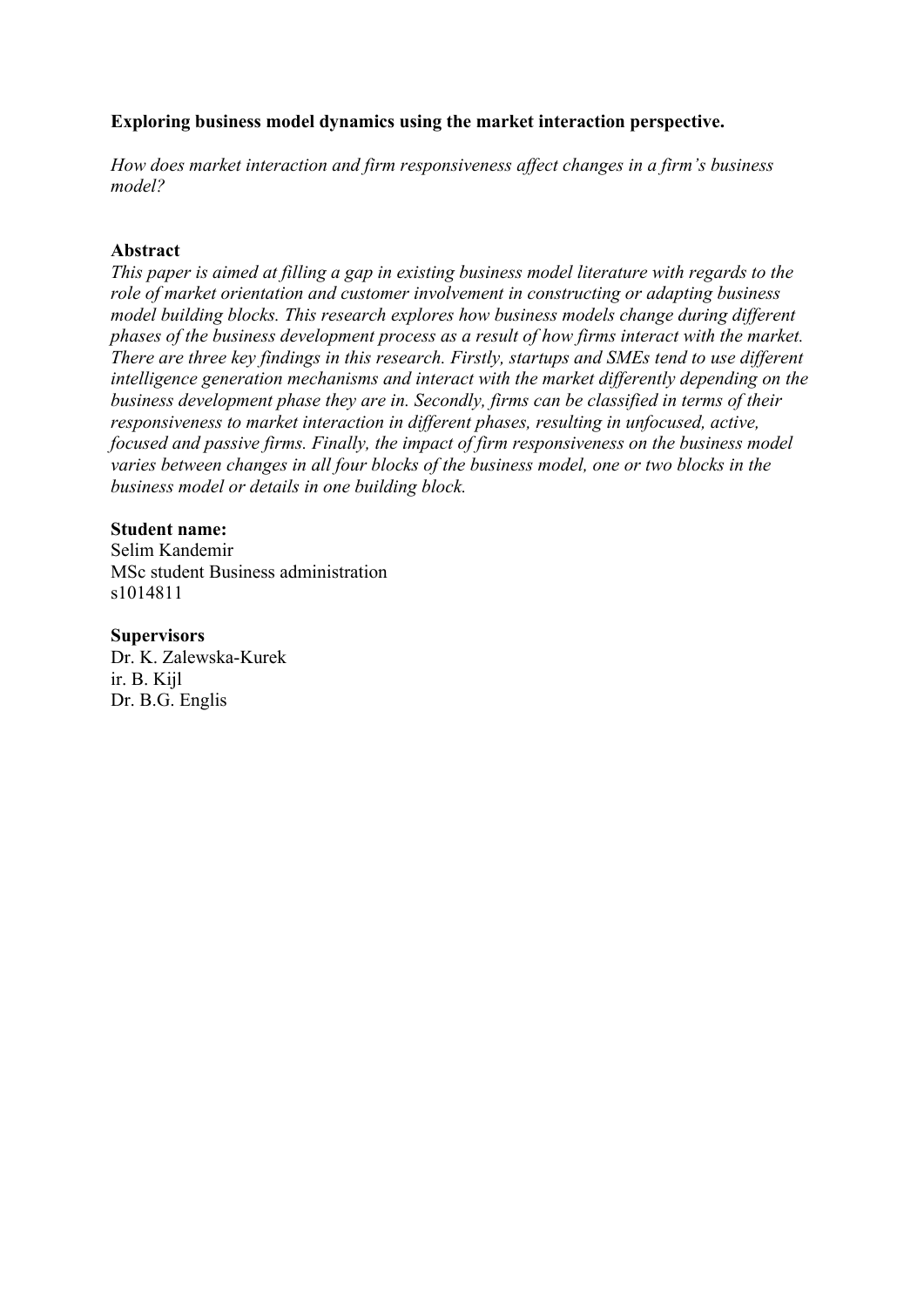# **1. Introduction**

Rapid technological developments and increasing marketplace dynamics drive companies to capture value from new user experiences by developing new business models (Kijl et al., 2005). A business model explains the logic of how a business creates and delivers value to its customers (Teece, 2010). Moreover, companies need to develop the capability to innovate their business models, because the economic value of a technology remains invisible if it's not commercialized in the appropriate way (Chesbrough 2010). Business model innovation often begins by identifying a viable value propositions for a specific customer segment and configuring the value network, value finance and value architecture to deliver customers value (McGrath, 2010; Chesbrough, 2010).

Authors like Al-Debei (2010) and Osterwalder (2005) have already addressed the issue of developing a unified business model architecture by identifying fundamental aspects and dimensions of the business model through an extensive literature review. However, recent business literature has not tackled the issue of market orientation and customer involvement in business model dynamics so far (Plé et al., 2010). In current business model literature, customers are seen as the target audience for the firm's value proposition, instead of a valuable actor that is involved in the process of helping firms in defining their product offering, revenue model, value network or value architecture (Osterwalder, 2005). Therefore, customers are generally seen as actors at the end of the production and distribution process in the form of output receivers without any role of being a content-generator (Yip, 2004). Other authors argue that customer participation might influence a firm's value proposition and other building blocks of the business model, but state that this is an underexplored area of the business model literature (Plé et al., 2010). These authors have made the first efforts of treating customers as a resource integrated in the business model framework of firms (Plé et al., 2010). From a resource-based view standpoint, being customer-oriented helps firms to collect and respond to market intelligence and deliver superior customer value (Zhou et al., 2005). In co-creation literature, customers have been described as a valuable source in a firm's new product development process (Von Hippel, 2002; Prahalad and Ramaswamy, 2004). Customers can be a source of co-innovation in the whole development cycle of a new product (Hoyer, 2010), which in turn can lead to product innovation (Verbees et al., 2004). While the role of customer co-creation is acknowledged in business literature for the NPD process of firms, this research aims to explore if the co-creation process can be extended to different elements of the business model framework, which consists of the value proposition, value architecture, value network and actors (Al-Debei and Avison, 2010). Firms can also make use of broader market information, instead of only relying on customer input (Jaworski and Kohli, 1990). This stream of literature stresses the importance of generating market intelligence about customers, competitors and broader market conditions in order to create superior sustainable value (Narver and Slater, 1990). An important concept here is firm responsiveness towards the generated market intelligence, where Jaworski and Kohli (1990) argue that organizations can generate market intelligence, but unless firms respond to market needs, very little is accomplished. Usually, firms react to market information by changing their value proposition in terms of product design and target market, but the impact of responding to market intelligence by changing other elements of the business model framework has not been studied sufficiently in business model literature. This research explores how engaging the market changes a firm's business model. However, this study focuses itself on business model innovation on the organizational level, instead of the industry level, due to the focus on explaining the process of co-creation rather than the effectiveness of the newly developed business models in the industry.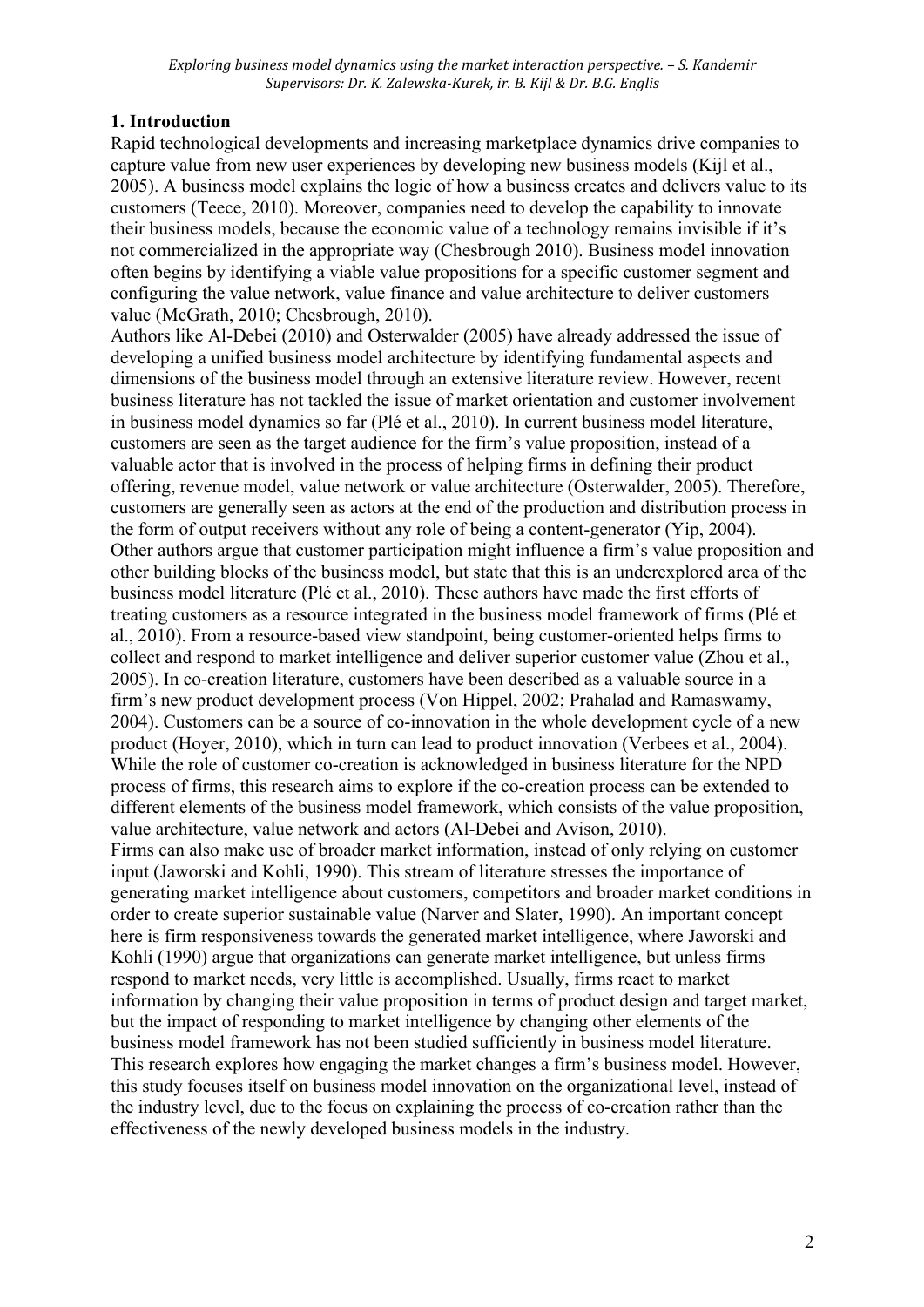# **2. Theoretical background**

# *2.1 Business model dynamics*

While business model literature has addressed the issue of describing and capturing the business model concept, the issue of business model dynamics lacks significant empirical evidence and conceptualization (Achtenhagen et al., 2013, p. 2). To achieve sustainable value creation, firms must adapt their business model to cope with changes in the competitive environment or else they risk failing in the marketplace (Doz and Kosonen, 2010). According to Osterwalder and Pigneur (2010), sustained value creation depends on successfully shaping, adapting and renewing a firm's business model framework on a regular basis. In addition, Demil and Lecocq (2010) found evidence that business models are dynamic, because of the interactions between the different building blocks.

## *2.1.1 Business model innovation and experimentation*

Chesbrough (2010, p. 354) argues that firms need to develop the capability to innovate their business model, because a similar technology may be more valuable if it's exploited with the right business model. Technological innovation often needs to match business model innovation if the innovator wants to capture value (Teece, 2010). The chances of designing a good business model are greater if managers have a deep understanding of user needs and are fast learners. Business model innovation, if sufficiently differentiated, can be a way to achieve competitive advantage. Designing a new business model requires creativity and information about the customer, supplier and competitor (Teece, 2010). However, the right business model might not be apparent from the beginning and depends on learning and trial and error adjustments. Teece (2010) highlights the role of discovery learning and adaptation in the process of business model innovation. Furthermore, Teece (2010, p. 189) suggests that a business model should be evaluated against its current ecosystem of suppliers, competitors and customers and against how the ecosystem may evolve.

Business model innovation is associated with configuring the business model dimensions in a new way to capture value from a technological innovation (Chesbrough, 2010). Furthermore, Chesbrough (2010, p. 361) identifies barriers to business model innovation caused by the success of the institutionalized way of exploiting an established technology. However, continuing to exploit the established business model can lead firms to miss the potential value of exploiting new technologies with a refined business model (Chesbrough, 2010, p. 359). Barriers to business model innovation can be overcome by effectuation and experimentation (p. 362). Actors in effectuation processes, take action instead of relying on a pre-analysis of the market. Effectuation triggers business activity as a result of generating new data from interviews with potential customers or real-world experiments with new products (Sarasvathy, 1996). Similar to experimentation and effectuation is discovery-driven planning, which enables companies to evaluate key assumptions that have been made in a business model by further experimentation and adapting the initial business model. This process is driven by updated results of the economic viability of previous assumptions that were made in constructing the new business model (McGrath and MacMillen, 1995). In addition, Ries (2011) proposes the lean startup method, which is based on testing business-hypotheses, product iteration and validated learning to shorten the product development cycle and reduce market risks before moving into the next stages of business development. These experiments provide firms with necessary information on when it's the most

appropriate time to shift resources from established business models into new business models. Finding a balance between the old and the new business model is a crucial act for firms in a turbulent marketplace (Chesbrough, 2010, p. 362).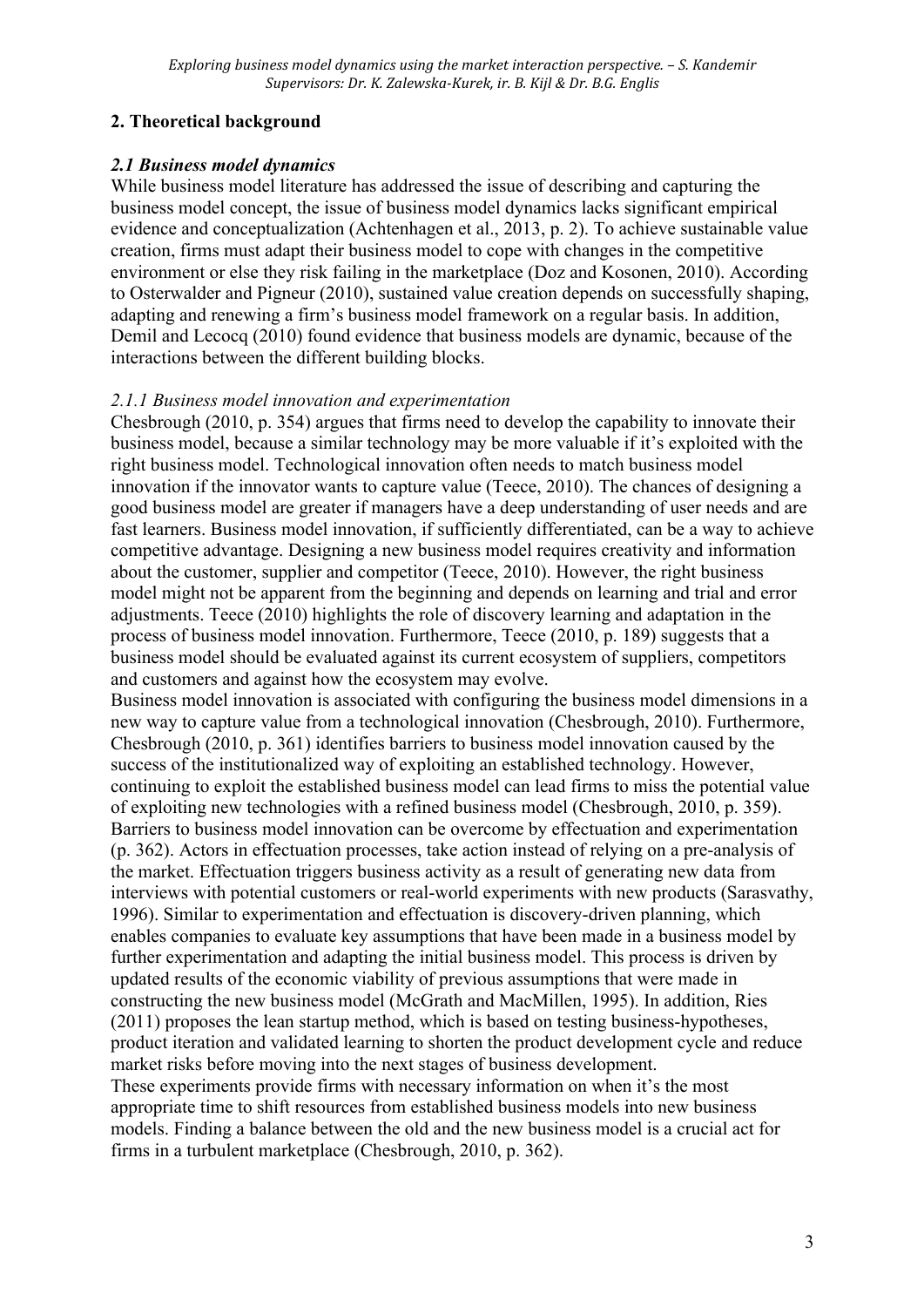Achtenhagen et al. (2013) argue that the capabilities that drive successful business model change over time haven't been developed in business model literature. Therefore, Achtenhagen et al. (2013, p. 3) investigated what strategizing actions capabilities and activities are necessary for achieving successful business model change over time. The authors combine the dynamic capability and strategy-as-practice theoretical perspectives to identify micro-foundations of business model dynamics. The dynamic capability perspective is concerned with firm-specific capabilities that enable a firm to shape and adapt to its environment (Teece et al., 1997). The dynamic capability perspective is suitable to analyze business model dynamics over time, since dynamic capabilities are evolutionary. Complementary to the dynamic capability perspective is the strategy-as-practice perspective, which focuses on identifying firm activities and outcomes rather than capabilities (Johnson et al., 2007; Regnér, 2008).

Achtengahen et al. (2013) conducted a longitudinal study and employed an in-depth analysis of 25 SMEs to explore strategizing actions, capabilities and activities, which lead to business model change and sustainable value creation. The authors found six strategizing actions and three critical capabilities that support the value creation process namely identifying, experimenting and exploiting business opportunities, using resources in a balanced way and balancing a strong organizational culture with employee commitment. The authors conclude by explaining that firms can reinforce complementarities by combining strategizing actions with critical capabilities to achieve sustainable value creation (Achtengahen et al., 2013, p. 17). An example is to balance resources and build on employee skills when expanding into new markets (p. 18). On another note, the authors also found that firms that execute incomplete initiatives and unsystematic changes can deteriorate financial performance (p. 18).

### *2.1.2 Business model development stages*

Similar to Achtengahen et al. (2013), Kijl et al. (2005) argue that the relation between the business model concept and external influences is missing in the business model literature. The authors try to identify dynamic phases, key decision moments in changing the business model and external influences that drive business model change or have a disruptive effect on a firms business model (Kijl et al., 2005, p. 4). The authors also classify the type of innovation that is at the root of a firm's business model. A distinction is made between incremental versus radical innovation. Both radical and incremental innovations can lead to changes in the building blocks of a firm's business model. If the capabilities to exploit new technological opportunities are radically different than the existing resources and capabilities of a firm, than the change can be classified as radical for the organization (Kijl et al., 2005) Furthermore, Kijl et al. (2005) identify three phases in which the business model is subject to change. In the research and development phase, the firm is concerned with developing an alpha version of the product and developing new technologies. In the implementation phase, the firm is concerned with rolling out its services on a small scale and further beta testing. Finally, in the market phase, the focus lays on commercial exploitation after a successful rollout phase and an increasing adoption of the service.

The external influences on business model change identified by Kijl et al. (2005) are technological, market and regulatory influences. The authors stress the fact that market factors are an important external influence, which can change a firm's business model, because market dynamics form the basis for the existence of a product or service. Because the customers have a tendency of changing their priorities, business models should be dynamic from the beginning and reflect the customer's need in that period of time.

Following on the issue of the dynamic business model, Sosna et al. (2010) pose the question of how established organizations can innovate their existing business model driven by changes in its external environment. The authors have studied the antecedent and drivers of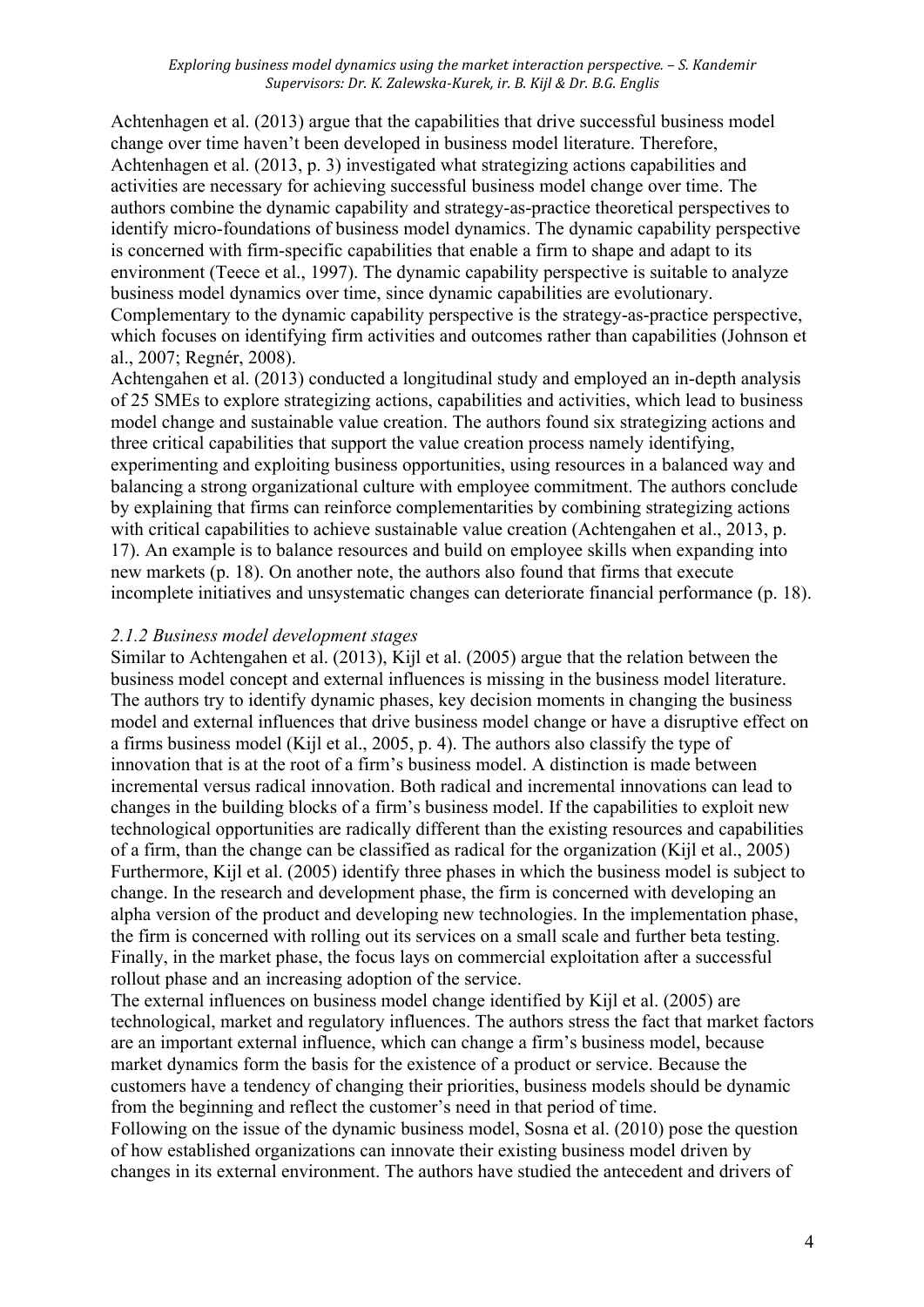business model innovation by conducting an in-depth and longitudinal case study of Naturhouse, a Spanish firm in the dietary product market. The authors have studied this firm to gain insight in how its business model has changed over time.

Sosna et al. (2010, p. 384), like Achtengahen et al. (2013) and Kijl et al. (2005), view continuous business model innovation as a dynamic capability to react to market changes and survive in the longer term. Sosna et al. (2010, p. 384) seek to contribute to the emerging view in business literature, which considers business model development as an experiment, followed by revision and adaptation based on trial and error learning. Trail and error learning is characterized by its iterative nature of experimentation and retaining actions that produce wanted results and discarding actions that produce negative results (Argyris and Schön, 1978). The results of Sosna et al. (2010) show that the metamorphosis of Naturehouse's business model can be categorized into four different stages: initial business model design and testing, business model development, scaling up the refined business model and sustaining growth through organizational learning (Sosna et al., 2010, p. 388-396).

In the first stage, firms react to the difficulties they are facing by experimenting with a new business model on a relatively small scale. The next phase is about testing the market acceptability of a firm's value proposition and adapting the business model to environmental circumstances and competition in the market. Once a viable business model has been developed, the accumulated knowledge must be integrated into the whole organization and should be prepared for scaling. Finally, the business model should be exploited through scaling up the business model, but firms should also pay significant attention to further exploration of new business models to achieve sustained value creation. The future viability of the business model can be diminished by environmental circumstances or by replication by competitor firms (Sosna et al., 2010, p. 396).

## *2.1.3 Business model ontology*

This study employs the business model ontology developed by Al-Debei and Avison (2010, p. 35). The authors identify four primary dimensions of what constitutes a business model with their constituent elements based on a hierarchical taxonomy as a result of a comprehensive literature review. The business model is fundamental to an organization, because the business model describes the architecture of value creation, delivery and capturing mechanisms that contribute to commercializing new ideas and technologies (Teece, 2010; Chesbrough, 2010). The four value dimensions or building blocks identified by Al-Debei and Avison (2010) are the value proposition, value architecture, value network and actors. Business model innovation can result from reinventing the established value proposition, existing customer base, deconstructing traditional value networks and the firm's role in the existing value chain (Magretta, 2002; Govindarajan and Gupta, 2001).

The value proposition is defined as a way that demonstrates the business logic of creating value through offering products and services that satisfy the needs of the target segment (Osterwalder et al., 2005). Value propositions force organizations to focus on what their offerings are really worth to their customers (Osterwalder, 2004). The value proposition dimension of the business model should include a description of a firm's products/services or offerings to its customers (Al-Debei and Avison, 2010, p. 367). Furthermore, the value proposition needs to describe the value elements incorporated in a firm's product/service offering. In addition, the value proposition should also incorporate a firm's target market segments to which the value elements are directed. Hoyer et al. (2010, p. 283) state that the degree of customer participation could differ throughout different stages of the NPD process. Hoyer et al.'s (2010) statement may also be relevant for the life-cycle stages of the value proposition.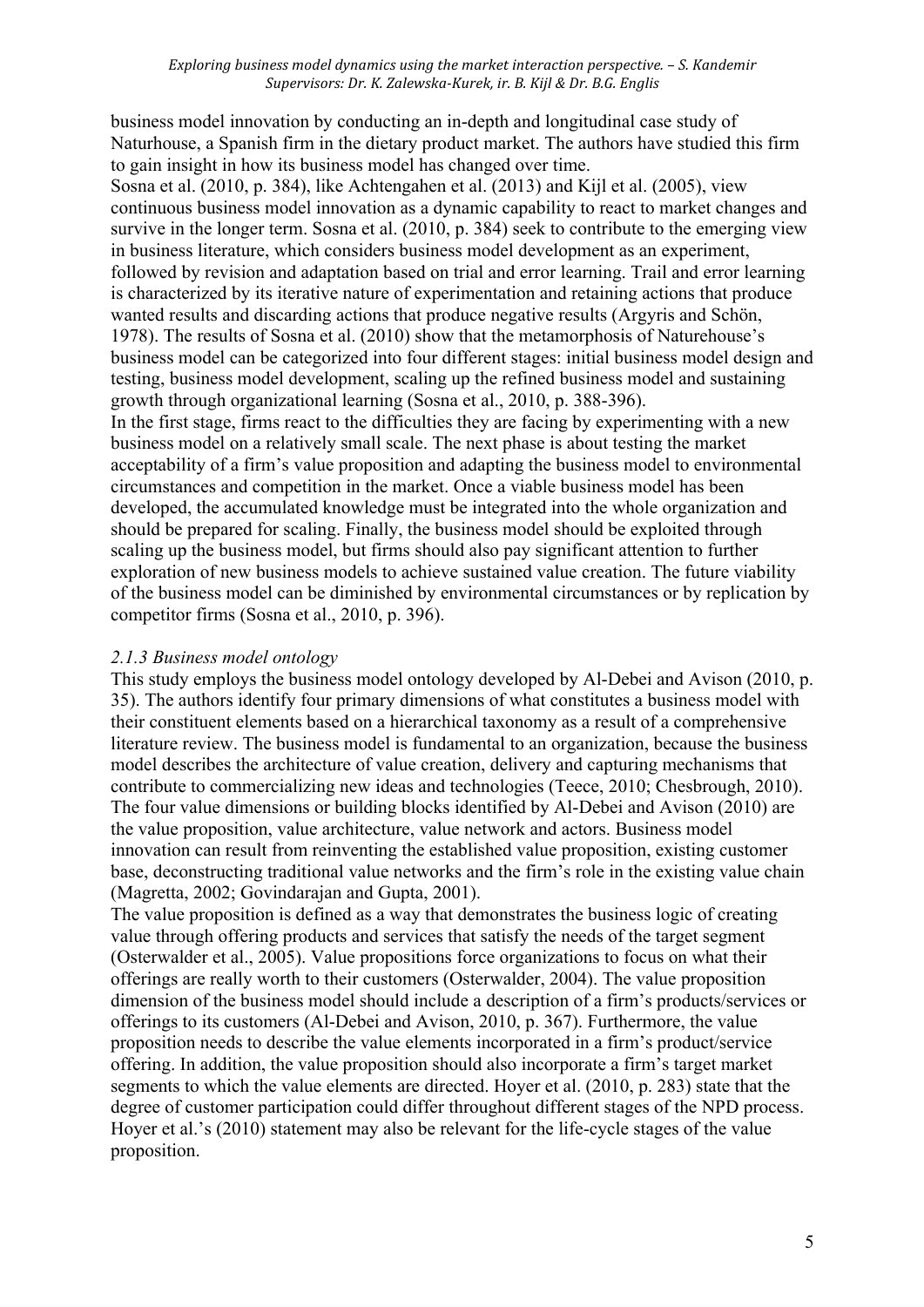The value architecture is defined as the technological and organizational architecture that allows the provision of products or services (Venkatraman and Henderson, 1998). The foundation of the value architecture is the resource-based view (Barney, 2001) and consists of resources, inputs, core competencies and value configuration (Hedman and Kalling, 2003).

The value network is defined as way in which firms enables transactions through collaboration among multiple partners and companies (Andersson et al., 2006; Rappa, 2008). The value network consists of actors (Pisano and Verganti, 2008) which have different roles and relationships between different stakeholders through which they exchange communication and value (Gordijn et al., 2000).

Finally, value finance is defined as a way in which organizations organize issues related to costing, pricing and revenue streams (Osterwalder, 2005; Shafer et al., 2005). Furthermore, Al-Debei and Avison (2010, p. 368) highlight the importance of the fact that the primary dimensions of the business model are interrelated and interdependent. The authors argue that designing a business model requires a balance of conflicting design requirements of the business model building blocks. Al-Debei and Avison (2010, p. 368) give the example of companies that adapt their value proposition to fit customer wants and needs, which in turn influences the companies' value architecture. Moreover, the value architecture of a firm is dependent on the external resources that a firm acquires from its value network. Finally, the financial arrangements regarding the three business model dimensions can also be influenced if the formulation of the business model dimensions change.

# *2.2 Market engagement*

This study combines both the market orientation and customer involvement literature streams to capture an inclusive view on how firms engage the market and use customer and competitor information in developing their value proposition and potentially other parts of their business model. Market orientation is defined as a firm's ability to understand and make use of the knowledge it holds about its customers, competitors and markets (Hakala, 2010, p. 201). Customer involvement is more about using customer feedback in the new product development process and is described as the information transfer from customers to the firm in which new ideas are jointly co-created and commitment to action is established (Lundkvist and Yakhlef, 1998).

## *2.2.1 Market orientation*

Market orientation covers the adaptive process of analyzing and reacting to changes in customer behavior and competitors in the marketplace (Hakala, 2010). Market oriented firms are interested in turning valuable external market knowledge into actions and exploit new market opportunities (Hakala, 2010).

In general, two approaches to studying market orientation have been used in literature (Shoham et al., 2005). One approach splits market orientation into three different elements, like customer orientation, competitor orientation and inter-functional coordination (Narver and Slater, 1990). Narver and Slater (1990) define the concept of customer orientation as the sufficient understanding of one's target buyers with the aim of creating sustainable value. In order to be customer oriented, firms must understand whom its current customers are, but also understand who these customers might be in the future. Narver, Slater and MacLachlan (2004) found that it is necessary for customer oriented firms to understand the entire value chain of the customer, as well as how the value chain will evolve over time under the influence of external market dynamics (Narver and Slater, 1990). Identifying and satisfying latent customer needs is defined as a pro-active market orientation (Narver et. al., 2004). In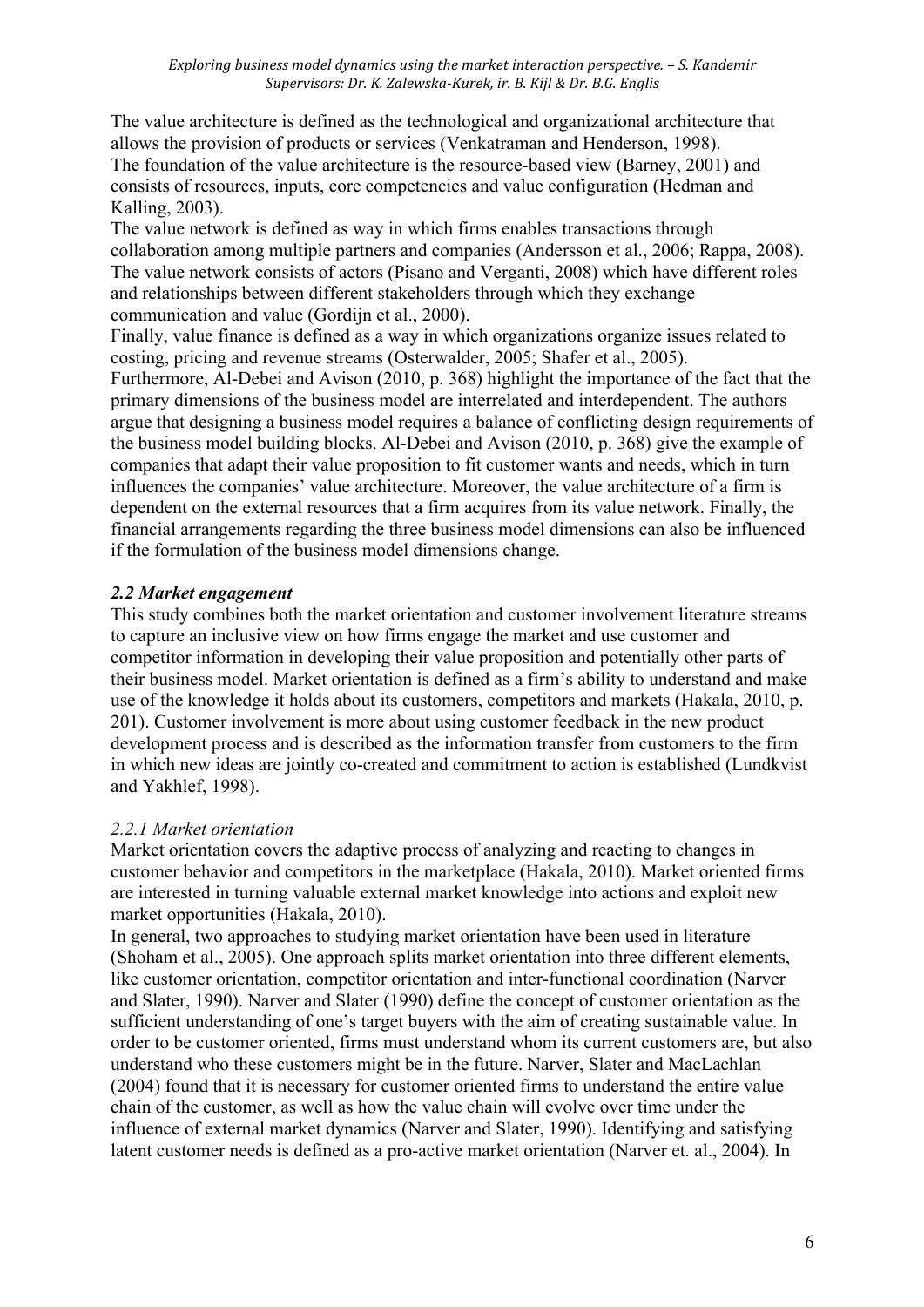contrast to a pro-active market orientation, a responsive market orientation is concerned with understanding and satisfying expressed customer needs.

Competitor orientation is described as the sellers' understanding about the short and long term strengths and weaknesses of (potential) competitors (Narver and Slater, 1990). Inter-functional coordination is defined as the coordinated utilization of company resources to deliver superior customer value. Hereby, it is important to note that creating superior value for customers is not only the task of the marketing department, but can be extended to all functions in the organization. Although Narver and Slater (1990) mention inter-functional coordination as part of the market orientation construct, this research will not be focusing on inter-functional coordination, because small startups and SMEs generally do not consist of a large number of business departments, which necessitates extensive internal coordination. Another approach considers market orientation as intelligence generation, intelligence dissemination and responsiveness (Jaworksi and Kohli, 1990). Jaworski and Kohli (1990) argue that market intelligence is not only concerned with customer surveys, but also meetings and discussions with customers and trade partners and through formal market research. Intelligence generation also includes monitoring broader exogenous factors, which influences customer needs. Similar to Narver and Slater's concept of inter-functional coordination, intelligence dissemination will not examined in this research, because information is spread rapidly between employees in small startups and SMEs, since there are no clear boundaries with regards to functional departments.

The most notable difference between the two approaches towards market orientation is that Jaworski and Kohli (1990) include the element called responsiveness in the market orientation construct, which is different than Narver and Slater's (2004) responsive market orientation in the sense that responsiveness doesn't make a distinction between expressed or latent customer needs. Responsiveness is concerned with taking action and reacting to generated market intelligence by selecting target markets, offering new products to customers or changing the way firms produce or distribute their products according to newly obtained market information (Jaworski and Kohli, 1990). Unless firms react to market intelligence, very little is accomplished according to Jaworski and Kohli (1990). Homburg et al. (2007) have studied the mechanisms that drive firm responsiveness of customer oriented and competitor oriented firms. However, these authors have focused on measuring firm responsiveness as the speed of reaction to customer or competitor information, instead of determining the impact that firm responsiveness may have on the business model. The impact of firm responsiveness on the business model framework remains an underexplored area in business model literature.

## *2.2.2 Customer involvement*

Customer involvement includes many concepts from different literature streams and is mainly concerned with the information exchange between customers and firms during various NPD stages to improve the effectiveness of the NPD process by achieving a more favorable cost/time development curve and reducing risks associated with the innovation process (Lundkvist and Yakhlef, 1998; Alam, 2006)). Customer involvement includes customer cocreation (Von Hippel, 2002, Von Hippel, 2005; Hoyer et al., 2010; O'Hern and Rindfleisch, 2009) and customer participation (Plé et al., 2010; Vargo and Lush, 2008).

Von Hippel (2005) stresses the importance of information asymmetry that occurs in the NPD process. Typically, customers have the most accurate information about their needs, whereas manufacturers have accurate knowledge of how to solve these needs. According to Thomke and Von Hippel (2002), firm's can bridge the phenomenon of information asymmetry by engaging their customers more proactively in the NPD process. Innovation by customers is mostly the effort of lead users (Oliveira and Von Hippel, 2009). Lead users are characterized by being ahead of the market with regards to a certain trend and their expectations of gaining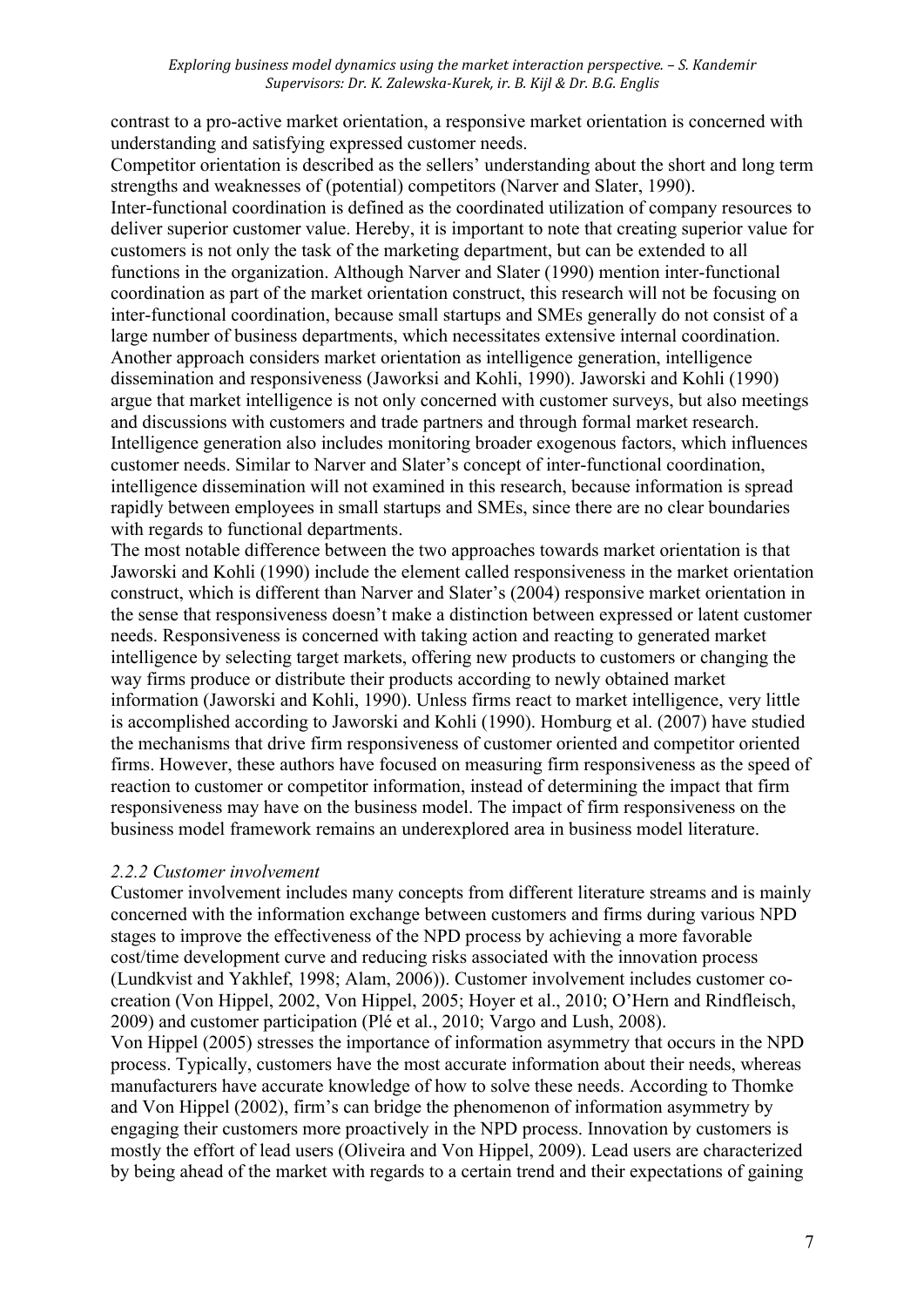advantage from solutions for the problems they encounter (Oliveira and Von Hippel, 2009, p. 8). Lead users are essential for firms in high technology industries, which are operating in highly dynamic and complex environments (Von Hippel, 1986, p. 796). Von Hippel (1986) proposes that lead users, who have real-life experiences with new products, are essential for conducting accurate marketing research. Furthermore, Lundkvist and Yakhlef (1998) suggest a conversational approach to customer involvement in which information and ideas are exchanged during conversations with customers.

Hoyer et al. (2010, p. 283) focus on the degree of consumer co-creation in new product development. The authors observe the impact of co-creation at the ideation, product development, commercialization and the post-launch stages of the new product development process (p. 283). Involving customers in the early stages of the NPD process can save time and expenses and reduce the risk of the product being a failure (p. 290). Customer involvement in the later stages of the NPD process can serve as an early warning to prevent the diffusion of negative opinions about the new product. However, firms can also experience impediments for co-creation, because of information overload and intellectual property concerns (p. 289). Similar to the findings of Hoyer et al. (2010), Kaulio (1998) found that different methods support the involvement of customers at different phases of the design process. The author identifies three product development phases namely the specification phase, concept development phase and the prototyping phase in which methods like concept testing, beta testing, QFD, user-oriented product development, consumer idealized design, participatory ergonomics and lead user methods can be used.

Furthermore, O'Hern and Rindfleisch (2009) develop a customer co-creation typology and identify four types of NPD contributions. These NPD contributions vary in term of openness and being customer-led or firm-led (O'Hern and Rindfleish, 2009, p. 89). Following these criteria, the four identified NPD contributions are collaborating, tinkering, submitting and codesigning. Collaborating is defined as a process in which customers have the power to collectively develop the core components of a product. Tinkering is a process in which customers make small modifications to a commercially available product. Co-designing is defined as a process in which a small group of customers provides a firm with new product designs. Finally, submitting is defined as a means of direct communication of new product ideas between the customer and the firm.

Plé et al. (2010) identify customer participation as actions of customers that are linked to the production of a good or service. Vargo and Lusch (2008, p. 8) identify customer participation as a component of co-creation that captures participation in the development of the core offering itself. According to Plé et al. (2010, p. 234) the main dimensions of customer participation can be classified as four important characteristics. These dimensions comprise the nature of the production in which the customer participates, the moment the participation takes place, with whom the customer interacts and what inputs the customer brings into the process (Plé et al., 2010, p. 234). In the CIBM, customers can influence a firm's value proposition, which in turn can lead to acquiring new resources, collaborating with new partners, greater revenue streams and a reduces cost structure for the firm (p. 246).

# **3. Methodology**

# *3.1 Research design*

Since this research project is aimed at investigating an underexplored research area, a multiple-case study was conducted. According to Yin (2003) and Eisenhardt (1989), case studies are described to be generally useful for theory development. However, the advantage of multi-comparative case studies over single-case studies is that multiple-case studies can observe causal paths and compare different patterns in contrasting circumstances, whereas a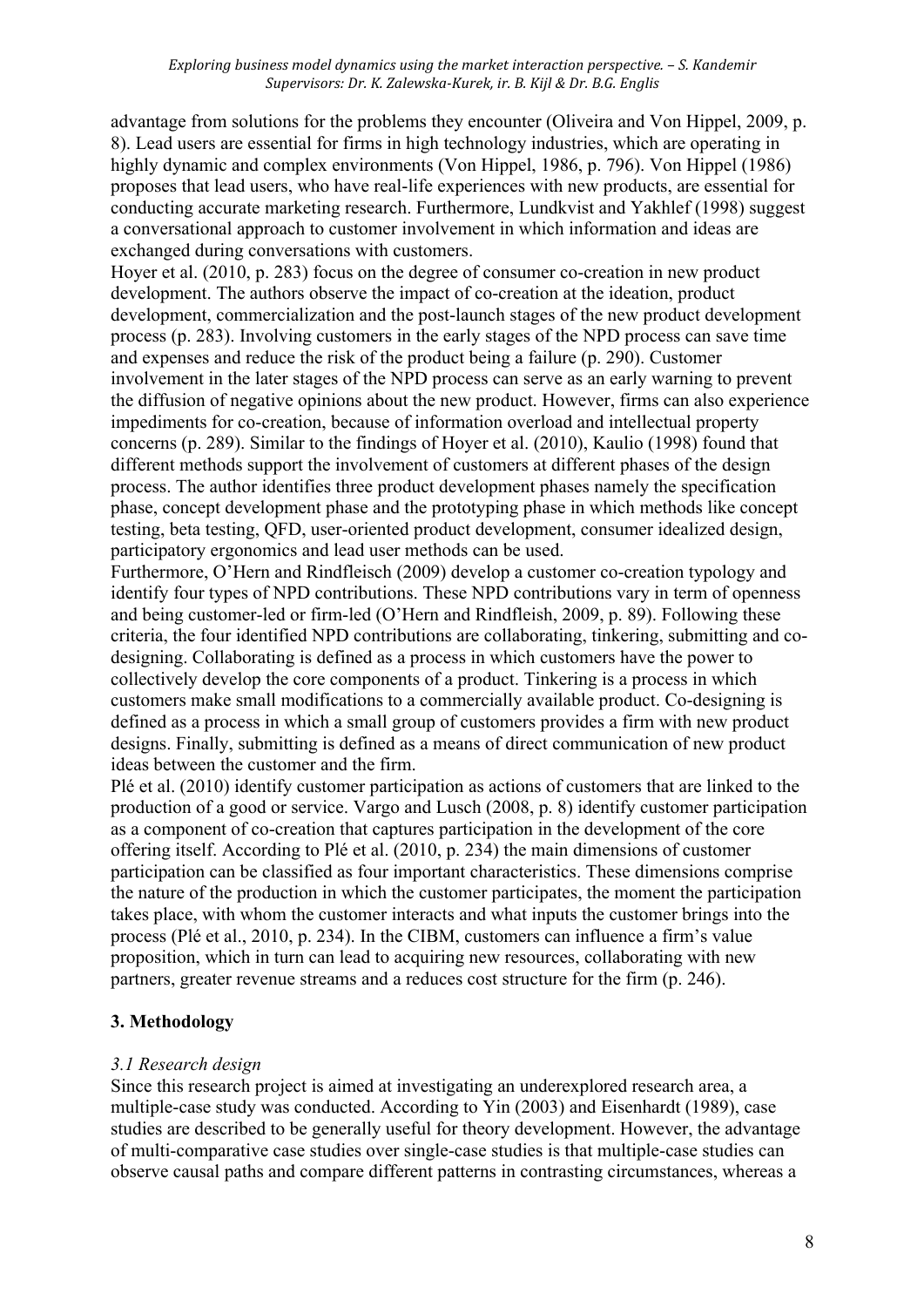single-case study is limited to circumstance only and can be too context specific (Eisenhardt and Graebner, 2007, p. 26). According to Edmonson and McManus (2007), theory-building research using a single or multiple case studies can be used to answer research questions that address 'how' and 'why' in unexplored research areas. However, case studies are less suitable to address research questions like 'how often' and 'how many' (Edmonson & McManus, 2007), because multiple-case studies are not suitable for large-scale hypothesis testing due to their less precise character (Eisenhardt & Graebner, 2007, p. 26). A multiple-case study is particularly useful for this research project, because this project aims to discover patterns of how market engagement influences business model dynamics.

The companies that participated in this research consisted of six relatively young high-tech software startups and three established software SME's operated in the ICT sector. This is a relatively large sample for a multiple-case study. More cases could increase research complexity and fewer cases could reduce the generalizability of the research results. Although all the interviewed companies operated in the ICT sector, they nearly all served different market segments. The interviewed companies were specialized for instance in providing football clubs with software to improve their transfers, electronic procurement for procurement organizations, facility management apps for hotels, customer intelligence for retailers, location-based advertising for retailers, hiking & cycling apps for hiking enthusiasts, indoor navigation for hospitals and office buildings and driver intelligence systems for taxi drivers.

Concerning the size of the interviewed companies, there were noticeable differences, ranging from two FTEs to thirty FTEs. Five of the ten interviewed startups employed two or three FTEs, two startups employed around eight FTEs, one SME employed ten FTEs and one SME employed around thirty FTEs. The difference in company size in the dataset enables this study to compare startups and established SME's with each other in terms of how these firms engage the market and adapt their business model.

In addition, not all interviewed companies were in a similar phase with regards to product development and market introduction. In general, most of the interviewed companies were past the research and development phase and the market introduction phase. However, some companies already started scaling up their business model, whereas other companies had just recently introduced their product on the market. One startup didn't have a product on the market yet, but was still in the prototyping phase. This feature of the dataset is particularly valuable for analyzing business model dynamics in different business model development phases, since the dataset consists of firms in different phases.

While the interest of this study is to analyze business model dynamics and market interaction, the companies that participate in this research have not been pre-selected on the basis of the occurrence of business model change in these companies or the methods these companies use to engage the market. However, the companies have been pre-selected on the basis of firm size to have a mixed dataset of startups and established SMEs. This kind of sampling is called non-probability sampling in which the units to be observed are selected on the basis of the researcher's judgment about which ones will be the most useful or representative (Babbie, 2010, p. 193). Four of the six startups were selected on the basis of their success and publicity in entrepreneurship magazines.

The selected companies all showed different types and degrees of business model change, making it an ideal sample for analyzing how market interaction and firm responsiveness could have potentially led to different degrees of business model change.

The names of the interviewed companies have been replaced by different names in this research in order to avoid the publication of sensitive information. An overview of company profiles can be found in table 1.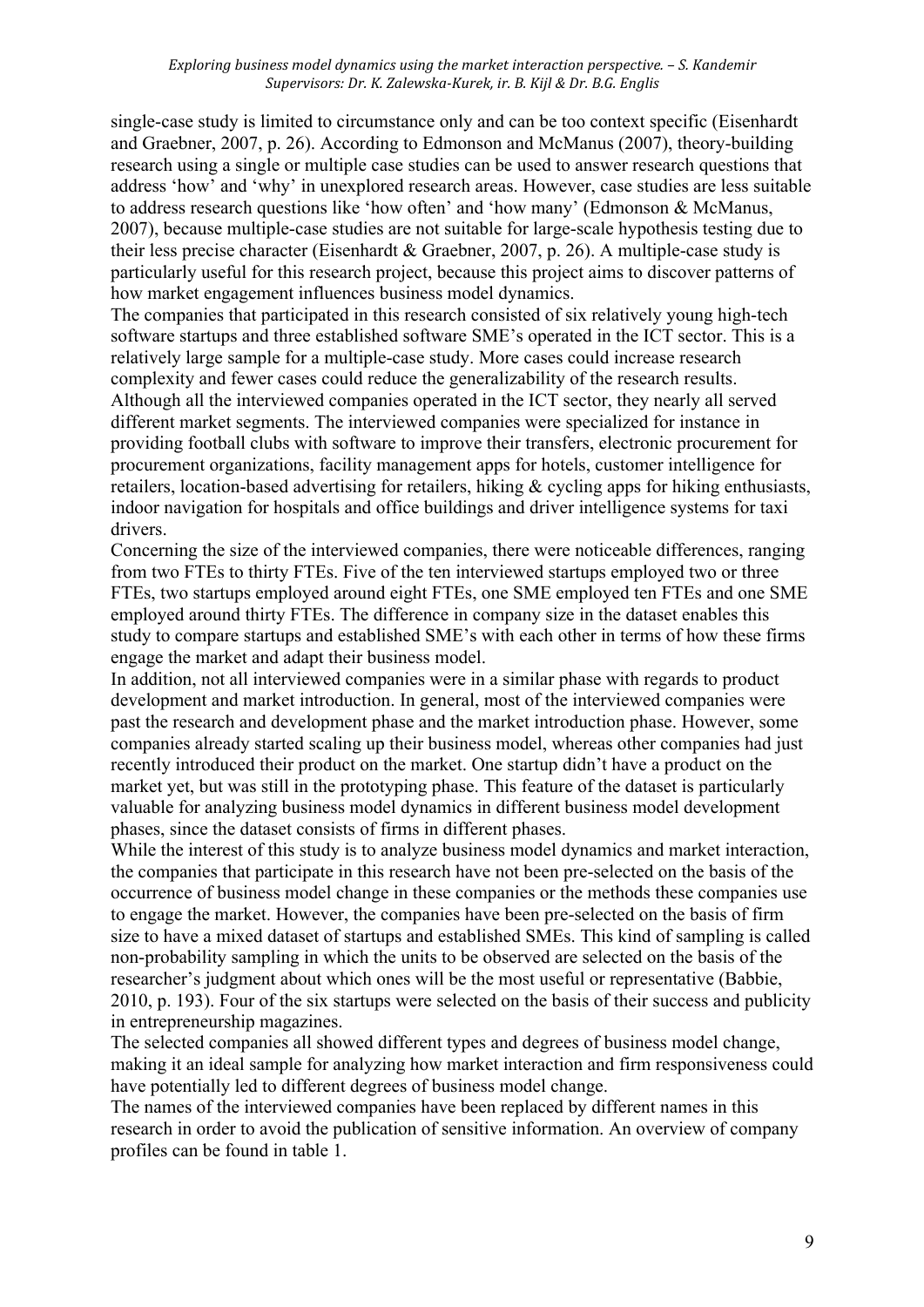#### *Exploring business model dynamics using the market interaction perspective. – S. Kandemir Supervisors: Dr. K. Zalewska-Kurek, ir. B. Kijl & Dr. B.G. Englis*

| Name          | <b>FTE</b>     | <b>Company profiles</b>                                                                                                                                                                                        |
|---------------|----------------|----------------------------------------------------------------------------------------------------------------------------------------------------------------------------------------------------------------|
| Marker        | $\overline{2}$ | Marker is a firm that specializes in detecting and locating smartphones. Marker's<br>technology enables to detect the presence and/or localization of smartphones with<br>superior accuracy.                   |
| River         | 2              | River is a startup that puts taxi drivers in the right place at the right time. River helps to<br>locate passengers, improve occupancy and increase fare revenue of professional drivers.                      |
| Sporter       | 3              | Sporter is a startup that converges scientific models to intuitive tools in sports. Our first<br>product is the WSSA-model, which helps scouts with the selection of new players.                              |
| Cooler        | 30             | Cooler allows users to replace the old concept of collecting physical coupons with a<br>mobile application so you can collect and redeem the coupons that you have nearby<br>specific locations of businesses. |
| ITech         | 10             | ITech is an established SME that provides its customers with motion tracking and<br>vibration monitoring tools.                                                                                                |
| Motile        | 3              | Motile is a startup that provides hotels with standard software-as-a service facility<br>management apps to increase their quality of service and revenue.                                                     |
| Alife         | 8              | Alife is an established firm that has developed an application that provides routes for<br>hiking and cycling enthusiasts.                                                                                     |
| E-Proc        | 11             | E-Proc is an established firm that specializes in developing and selling e-procurement<br>software to a broad range of actors in the value chain.                                                              |
| <b>Smarts</b> | 7              | Smarts is a firm that is oriented on dynamic and personal way finding within buildings<br>and surrounding environments.                                                                                        |
|               |                | Table 1: Company profiles                                                                                                                                                                                      |

## *3.2 Data collection*

Information in this study has been gathered through interviews and secondary resources. The primary source of data in this dataset was obtained by carrying out semi-structured interviews with key informants. These key informants were mainly CEOs or business developers. Furthermore, the official website of the interviewed companies and news articles about the firms have been used as a means of preparing and tailoring interview questions and to gain additional information about the interviewed firms. Nine interviews have been held and the conducted interviews lasted for sixty minutes on average. In addition, field notes and informal records have been made during the interviews to capture potential data of interest for further analysis. During the semi-structured interviews, the respondents were asked open-ended questions about the evolution of their business model over time and what factors played an important role in this process. The interview guide used in this research consisted of four sections in which probes were used to extract rich data from the respondents. The interview began with questions about how the product and target market of the companies evolved over time. In the second section, questions about firm openness with regards to business model experimentation were asked. The third section was dedicated to exploring how the interviewed firms engaged the market in developing their business model. The final part of the interview consisted of questions about firm openness with regards to scaling up the business and the future vision of key informants. While the interview sections have remained the same during the data collection process, the probes used in the interview guide have been revised over time as a reaction to the richness and relativeness of information that the probes generated.

## *3.3 Data analysis*

The collected data has been analyzed by building up individual cases for each interviewed company. After this process, the individual cases have been compared with each other in order to build a conceptual framework (Eisenhardt, 1989). The interviews have been transcribed and translated after which the data has been grouped according to responses to the same category of probes and interview questions. The interview data has been analyzed by employing the coding techniques and grounded-theory method proposed by Strauss et al.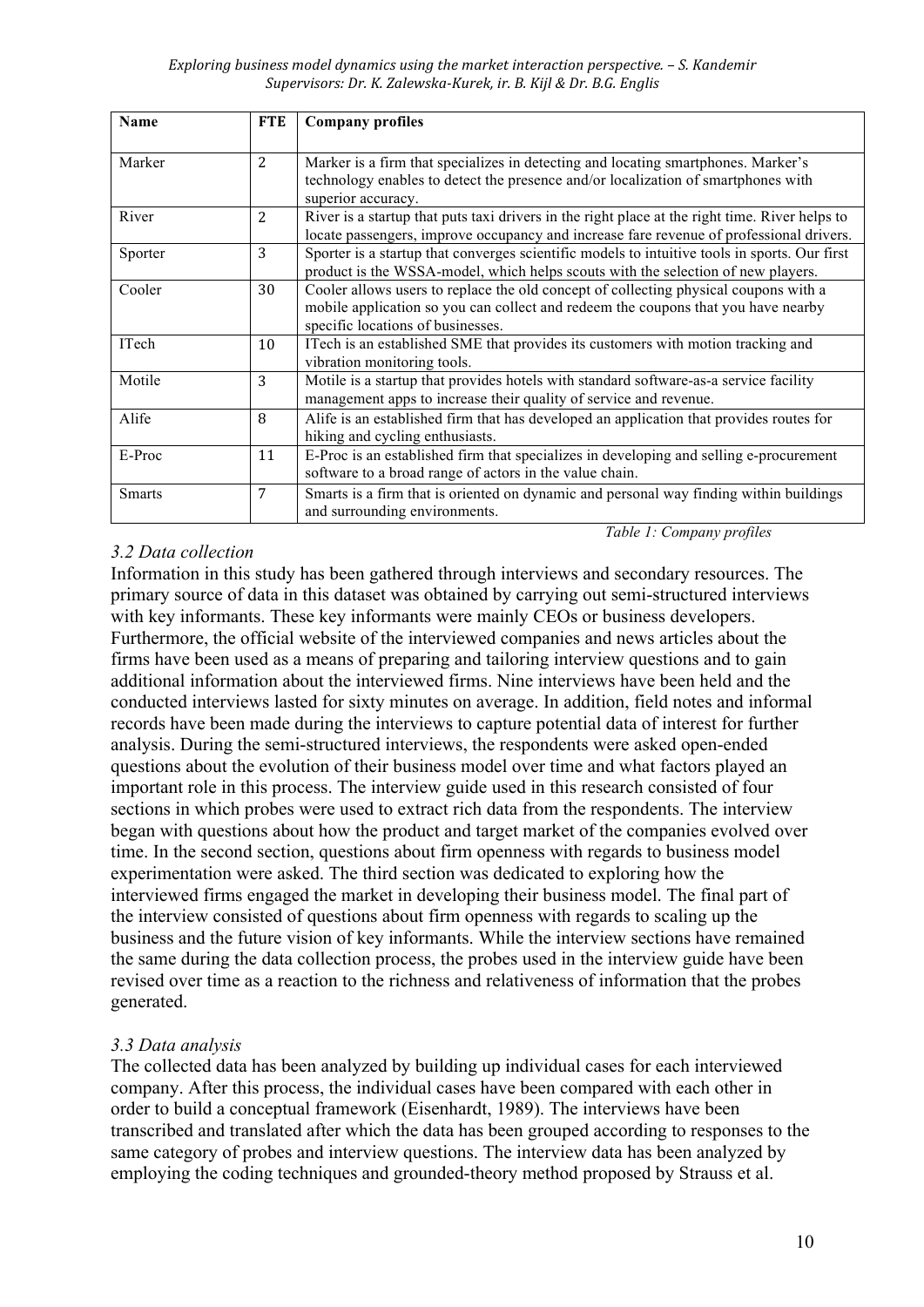*Exploring business model dynamics using the market interaction perspective. – S. Kandemir Supervisors: Dr. K. Zalewska-Kurek, ir. B. Kijl & Dr. B.G. Englis*

(1998). This process started with open coding which led to the initial identification of concepts, properties and dimensions. Underdeveloped codes that could not be found in most case sites have been left behind in order to focus on the prominent codes that would allow for better comparison between cases. The individual cases have been constructed through constant revising of codes and concepts as the cases began to show important similarities and differences. Furthermore, axial coding has been used to relate categories to their subcategories and to gain more insight in how properties and dimensions of the concepts are linked to each other. The concept of market interaction has been explored by searching the interview data for different extents of market interaction and what activities the interviewed companies used to interact with the market. In addition, axial coding has been used to define the properties and dimensions of the concepts firm responsiveness and BM impact by analyzing interview data with regards to how firms react to market information and how this reaction impacts changes in the business models of the interviewed firms. Selective coding has been used to identify central themes within the research. Each case has been summarized and the results have been grouped into three central themes: market interaction, firm responsiveness and business model impact. Furthermore, techniques like theoretical memoing and concept mapping have been used (Babbie, p. 405).

The cases have been compared with each other using the cross-case method proposed by Yin (1981) and Eisenhardt (1989), where similar categories and their dimensions have been selected within case and compared with other cases to search for intergroup differences. In this process, tables and graphs were created to discover and compare common phenomena between cases with regards to the properties and dimensions of the identified concepts.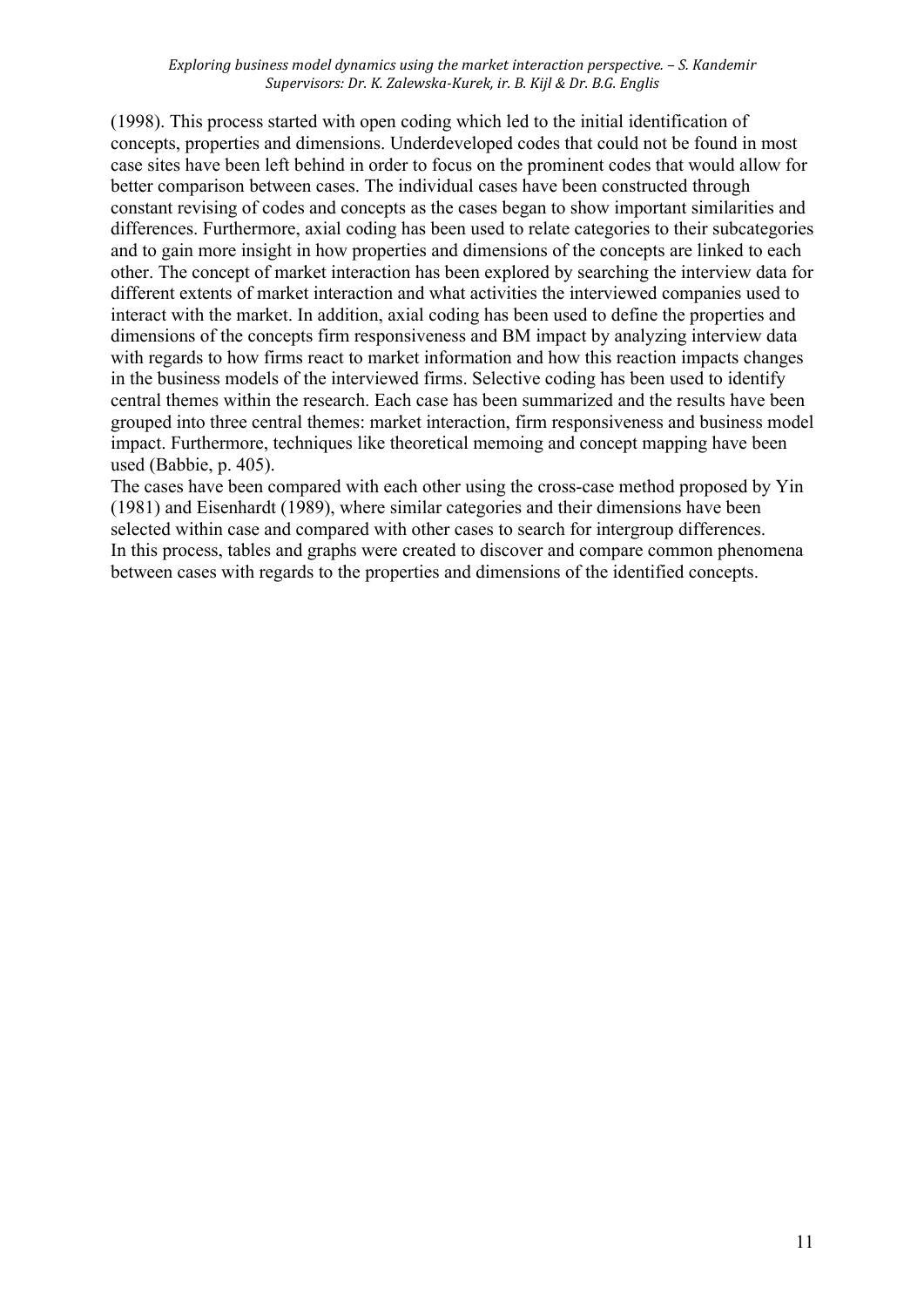## **4. Results**

### *4.1 Interacting with the market*

Using the identified concepts, indicators and dimensions in this research, it is possible to combine the concepts of market orientation and customer involvement into one variable, called market interaction. What emerged from the interview data was the finding that firms interact with the market to different extents depending on the business model development phase the firm is in at the time the interaction takes place. Interaction with the market has to with the level of information exchange between the firms and their customers or broader market. Firms use different methods to generate market intelligence depending on the level of market interaction, which all vary in terms of the degree of information exchange between firms and their market. A low level of market interaction is generally concerned with onesided input of market information without exchanging information with the source of the information provider, whereas a high level of market interaction is concerned with generating market intelligence through the simultaneous input and exchange of information between the firm and their customers or competitors. To explain this further, we will illustrate what level of market interaction was used in different business model development phases and what type information was obtained from different types of intelligence generation methods.



In the idea generation phase, startups and SMEs discuss potential ideas for a new product, target market or business model internally by engaging in internal discussions with employees. In this phase, firms use a low level of market interaction, since there isn't a clear target market or a focused product to discuss with customers. Low market interaction is characterized by intelligence generation techniques such as desk checking, trend monitoring, reading publicly available research papers or blogs and the opinions of analysts and experts on social media. These techniques are mainly useful for determining the viability of a market in terms of its market size, competitor activity, spotting industry trends and other macroeconomical market conditions. Typically, the intelligence generation techniques mentioned above consist of one-sided information inputs, because the firm is not exchanging information with the data providers. The interview data shows that River, Motile, Sporter and Smarts have all engaged in the aforementioned activities in the idea generation phase in table 1. However, Sporter in particular has also used analyst information to fine-tune product information in the product development phase, but this was not the case for the other firms. Smart's CEO mentioned in what activities the company engaged in the idea generation phase: *'We have been looking what the cases were which you want to use our product for. Our market research showed that the most ideal market was the hotel market. – Smarts' CEO*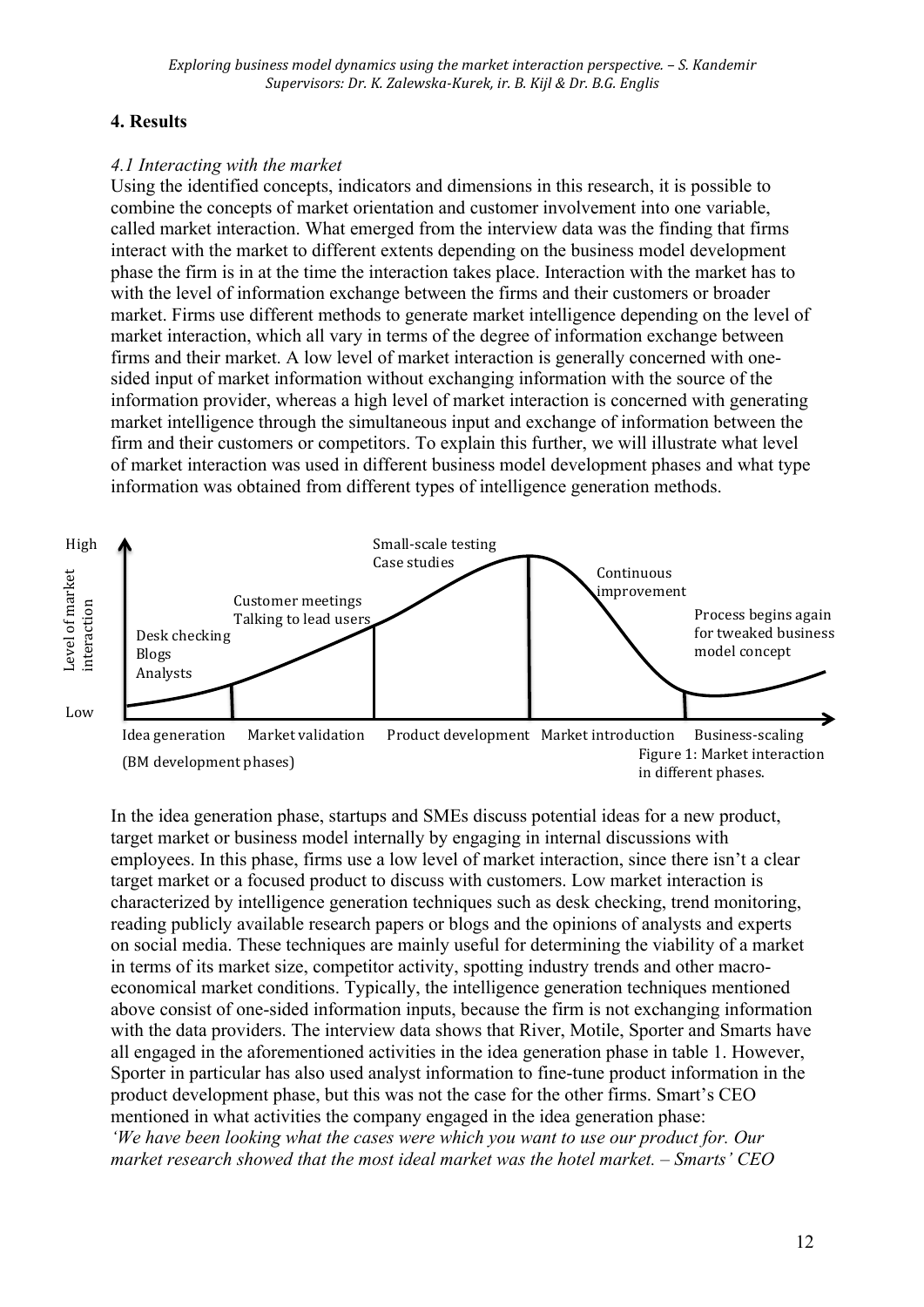*Exploring business model dynamics using the market interaction perspective. – S. Kandemir Supervisors: Dr. K. Zalewska-Kurek, ir. B. Kijl & Dr. B.G. Englis*

After this process, startups and SMEs enter the market validation phase where firms try to validate their initial business model by determining interest from potential customers. In the market validation phase, startups and SMEs use a medium level of market interaction. Medium market interaction can be characterized by arranging meetings and discussions with customers or visiting product fairs to showcase the firm's product. This level of market engagement is particularly useful to exchange product ideas with customers so that firms can determine the most essential product features in the product according to customer feedback. Furthermore, firms can gain more detailed insight in customer behavior and observe the core value of customers. By talking to customers, firms can also get feedback on their revenue model in terms of its appropriateness. In practice, Marker, River, Sporter, Motile and Cooler have engaged the market by customer meetings and discussions in the market validation phase. However, the interview data shows that Smarts have used formal market research to validate the market in this phase. This suggests the line between the uses of intelligence generation techniques might not be as clear as depicted in figure 1. Marker's CEO illustrates the process of validating the market: *'We've tried to determine if retailers were interested in our product. The retailers told us that they would be interested if could meet their demands.*  In the beginning, we did not have a concrete business model, because our customer segment *was not concrete.' – Marker CEO*

After the market validation phase, startups enter the product development phase, where companies further develop the product that has probably been revised through customer discussions. In the product development phase, startups tend to use a high market interaction to further tweak their offering or pricing model. High market interaction consists of smallscale product testing, pilot programs and customer case studies. By using these intelligence generation techniques, firms can generate customer feedback on product details, which is particularly useful to improve the firms existing product or prototype. Furthermore, firms can obtain detailed feedback on their revenue model by determining a price and charging method, using an extensive case study experimentation to determine the return on investment of the revenue model for potential customers. The firms River and Alife have used small-scale product testing to fine-tune product details. River also uses a case-study approach to determine the details of how customers should be charged. Interestingly enough, Smarts was approached by a customer at the end of the product development phase giving the firm essential customer feedback, which led the firm to reconsider its user interface. This finding suggests the notion that there is not always a clear line in terms of how firms engage the market in different phases. River's CEO mentioned the following with regards to product iteration: *'We are developing features constantly and we're fine-tuning and adjusting what the product does. We know that there is a market there with a specific need. It's just about tailoring the system that we have to that. This is a very iterative approach.' – River CEO*

After the product development phase companies move into the market introduction phase and launch the product they have been iterating on the market. In this phase, startups tend to lower their market interaction towards intelligence generation techniques with low information exchange, because the product has already been tweaked and readied for market introduction, which reduces the necessity to alter the product offering, unless firms choose to continuously improve their product even after the market introduction phase. This was the case for both Sporter and Cooler. These firms continued to improve their product after the market introduction phase though small-scale testing, blind tests and focus groups. Also, Alife monitored customer wants by examining app store reviews of their customers. Sporters' CEO mentioned how they keep improving their software: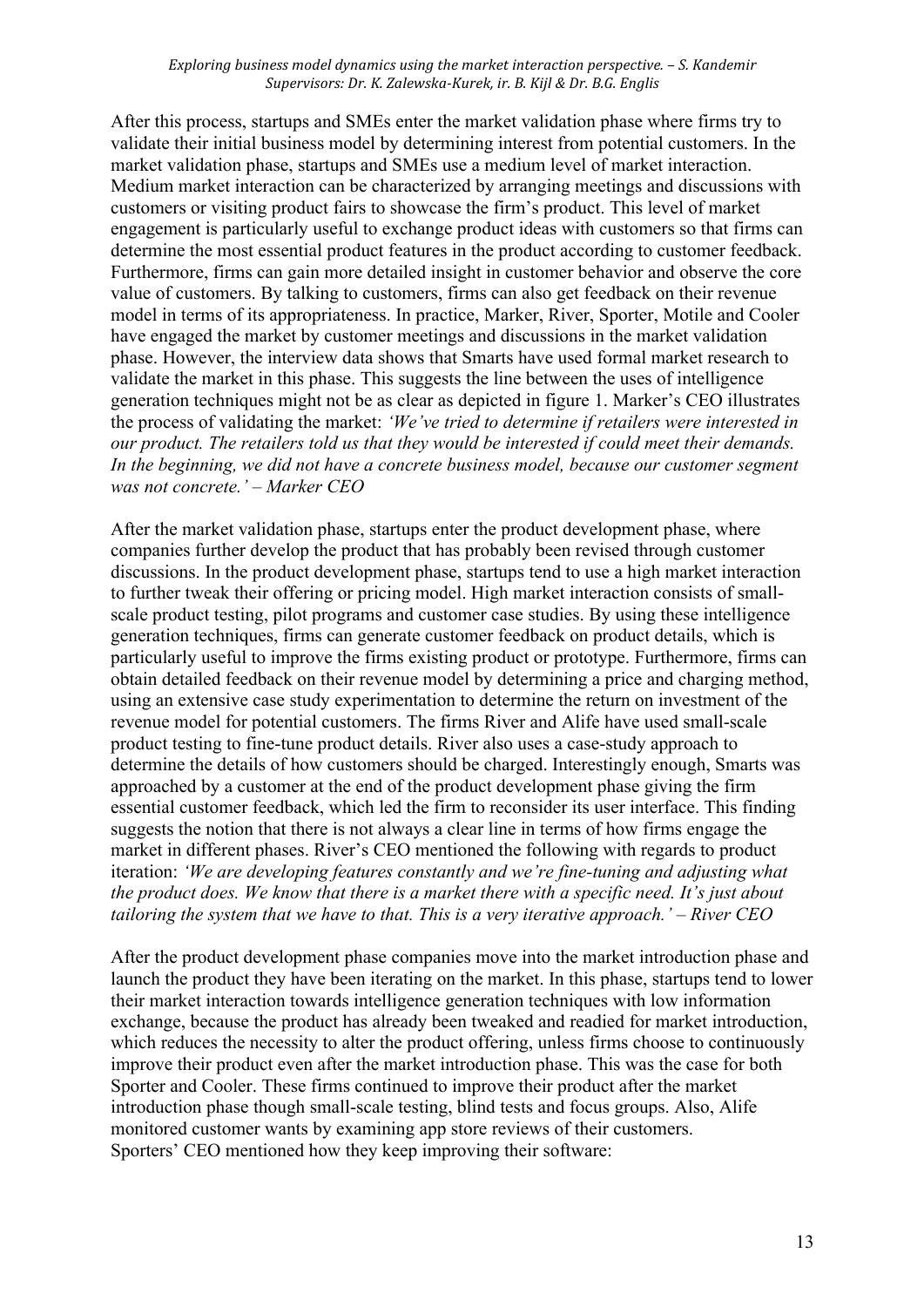*Exploring business model dynamics using the market interaction perspective. – S. Kandemir Supervisors: Dr. K. Zalewska-Kurek, ir. B. Kijl & Dr. B.G. Englis*

*'Clubs feel privileged to be the first one to receive and test a product update. They provide us with feedback to improve small details concerning the new software. We create our own testing market.' – Sporters' CEO*

After the market introduction phase, companies move into the business-scaling phase and explore how they can grow their business even further. Startups that want to scale their business begin with new ideas for their business model begin by internally discussing what the next steps should be to take, validate these ideas again in the market and finally implement the new business model. Although these firms are past the market introduction phase, they begin at the start of the idea generation phase and follow up through the market validation and product development phase for their new business model ideas. This was the case for E-Proc and Cooler. These firms mentioned explicitly that they wanted to grow and expand their current business. Both firms have started scaling up their business with internal talks and discussions with employees about new product ideas or business models. After this process, the newly formed or tweaked product or business model had to be validated in the market again and the firms have done this through customer meetings and discussions, focus groups and blind tests where the benefit of the new product/revenue model was explained to customers. After the market was validated again, E-Proc moved into small-scale testing of the new product and revenue model with potential customers. The interview data shows that established SMEs also have to validate their tweaked product or business model in the market even if they already have a product on the market. Table 1 summarizes the findings. E-Proc's CEO mentioned the following about validating the market and small-scale testing:

*'From the reactions we've got at meetings with our customers and the offers we have made to them, we've got the idea that our new model is going to work. We want to proof a concept and see if we encounter any problems along the way. We have a couple of pilot customers' – E-Proc CEO*

| Firms         | <b>Market interaction</b>                                                                                      |
|---------------|----------------------------------------------------------------------------------------------------------------|
| River,        | River's CEO used desk-checking and research data to quantify the market size and number of competitors in      |
| Motile        | the market                                                                                                     |
| Sporter       | Motile's CEO mentioned that before expanding into a new market, he searches the Internet for market data.      |
| <b>Smarts</b> | Smarts have conducted formal market research on a small scale to keep track of industry trends.                |
|               | Sporter has used news blogs and social media to keep track of industry trends.                                 |
| Marker        | Marker, River, Sporter, Motile and Cooler arranged meetings with potential customers and talked to lead        |
| Sporter       | users about product features and gained insight in how customers want to be charged for the product.           |
| Cooler        |                                                                                                                |
| Motile        |                                                                                                                |
| River         |                                                                                                                |
| River         | River and Alife used small-scale testing/prototyping to fine-tune product details. River used a case-study     |
| Alife         | approach to determine what to precisely charge customers.                                                      |
| <b>Smarts</b> | The CEO of Smarts mentioned that they were approached last-minute by a customer who gave feedback on           |
|               | the user interface.                                                                                            |
| Cooler        | Sporter used small-scale testing of software updates.                                                          |
| ITech         | Alife used app store reviews to reconsider their offering on trials and charging methods.                      |
| Sporter       | Cooler used blind tests and focus groups to fine-tune the app after market introduction.                       |
| Alife         |                                                                                                                |
| ITech         | ITech conducted formal market research on a small-scale to monitor industry trends.                            |
| E-Proc        | E-Proc started with internal discussions to refine their business model and talked with potential customers to |
| Cooler        | validate the new business model and also engaged in small-scale testing after this process.                    |
|               | Cooler started with internal discussions about new product features and charging methods for the 2.0 version   |
|               | of the app.                                                                                                    |
|               |                                                                                                                |

*Table 2: Summary of market interaction methods*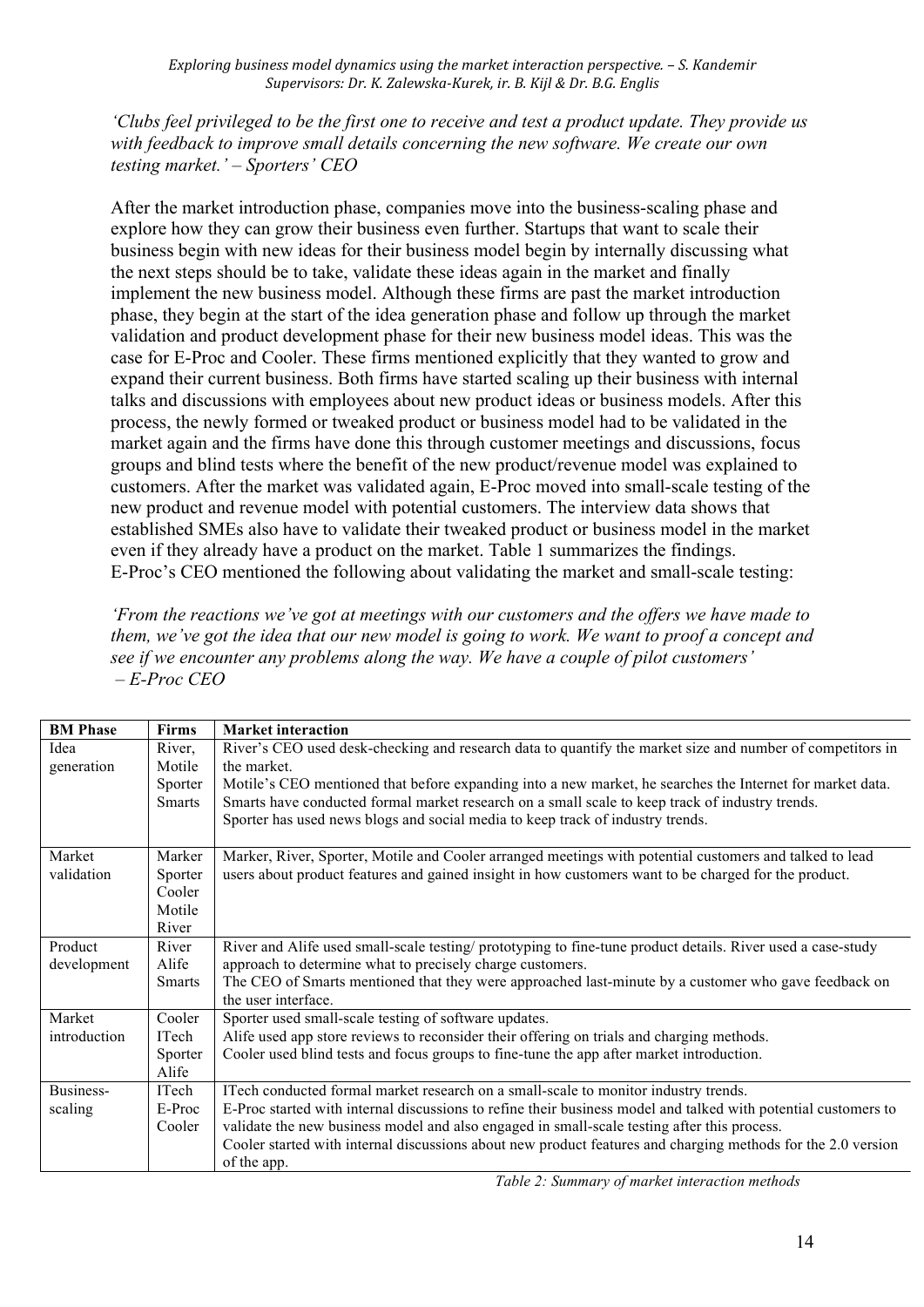### *4.2 Firms responsiveness*

The interview data also showed that firms might react in different ways towards new market information. Firm reaction to new market information can be identified by observing how often firms change elements of their business model according to the information exchange they have with the market resulting from the previously explained concept of market interaction. Furthermore, firm responsiveness to market intelligence is not only determined by observing how often firms have made changes in their business model, but also in what activities these companies engage in to experiment with their business model. Firms that are responsive to information exchange resulting from market interaction typically engage in three activities. First of all these companies target initial market segments to determine if these segments are viable, which can be done by talking to customers and deskchecking for things like market size and legal barriers. If companies notice that there is a specific demand for their offering, they make the decision to pursue that customer demand, instead of trying to validate their offering further for an extensive period of time. Second, these companies tend to focus their product by product iteration and prototyping according to customer feedback gained from targeting initial market segments. Finally, these firms test the willingness of customers to pay for their product in terms of price, but also in terms of the used revenue model, like monthly subscription fees, fixed fees or activity-based online charging methods. Furthermore, what these companies have in common is that they are open to take risks in terms of moving from the market validation phase into the product development phase. To explain this further, we will illustrate which company profiles can be identified as a result of their level of responsiveness towards market interaction in figure 2. We will also explain, how firms responsiveness to market interaction might change or develop over time when firms enter new phases in developing their business model.



The figure above shows how firms can be classified according to the level of market interaction they use and their firm responsiveness. Firm responsiveness varies from low responsiveness to high responsiveness. Firms that aren't responsive make little changes in the building blocks of their business model, whereas firms with high responsiveness constantly change different elements of their business model. The concept of market interaction has been explained before and is concerned with the level of information exchange between the firm and its market. The concepts of firm responsiveness and market interaction can be observed together to determine how firms respond to information gained from interacting with the market. Firm responsiveness to market interaction results in four types of firms, which can be classified as passive, active, unfocused and focused firms.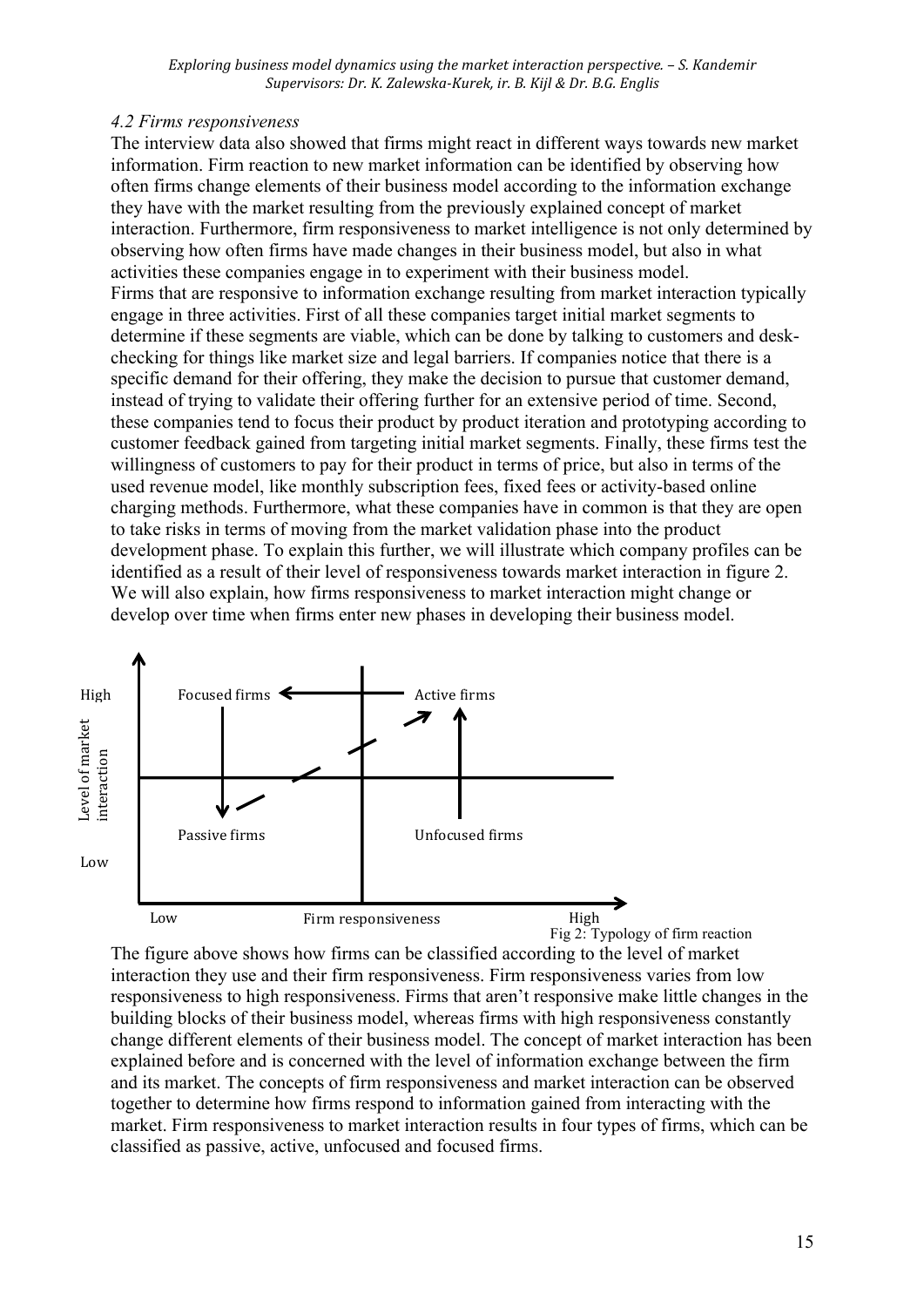*Exploring business model dynamics using the market interaction perspective. – S. Kandemir Supervisors: Dr. K. Zalewska-Kurek, ir. B. Kijl & Dr. B.G. Englis*

**Passive firms** are characterized as firms that engage in a low to normal level of market interaction by relying on intelligence generating mechanisms such as desk checking, reading publications and monitoring trends. However, these firms typically don't react to the information generated from these methods, which suggests the thought that these firms may generate market information just to check on market conditions as a defense mechanism and only react to the information if it's absolutely necessary. Examples from the interview data suggest ITech, Smarts and E-Proc as passive firms in the idea generation and business-scaling phase. ITech had conducted a small-scale market research, but the reaction of the firm to this new information was not clear. In addition, E-Proc conducted a small-scale formal market research, but the CEO mentioned that the firm did not show any reacted to the new information. Furthermore, Smarts conducted formal market research and the data suggested that the firm should target the hotel market. The firms did not follow through on this data, but targeted the hospital market, because customers from the hospital market approached the firm to build software for them and because Smarts thought it would be easier to execute the idea. **Active firms** are characterized as firms that engage in a normal to high level of market interaction by relying on intelligence generating mechanisms such as customer meetings, small-scale product testing and using customer case studies. These firms react on the information they obtain from these intelligence generation methods, which suggests that these firms change their business model or continuously tweak and fine-tune their product. Examples from the interview data suggest that in River, Sporter, Marker, Cooler and E-Proc can be classified as active firms in the market validation, product development and businessscaling phase. River has revised their product features and revenue model according to customer case studies and small-scale product testing. Cooler engaged in rigorous customer discussions and adapted its value finance a couple of times according to customer feedback. Sporter responded on the idea of a lead user and postponed their initial idea and worked on the product idea proposed by the lead user. Marker engaged in multiple customer discussions to validate customer interest from retailers and acted on the information by targeting the retail market with a different product.

**Unfocused firms** are characterized as firms that engage in a low level of market interaction and are also characterized by a high level of firm responsiveness. This means that these firms actually react to information gained from desk checking and formal market research. These firms mainly react to this kind of broader market information to determine the viability of the market before moving into it and bringing focus to their idea. However, constantly reacting to information generated from desk checking may not be always be a wise idea, since it can lead to many new untested business models. Firms that don't test their business model in the market through customer meetings remain unfocused, since they change their initial business model frequently without making the decision to pursue one specific business model. An example from the interview data is the firm River that reacted on information generated by desk checking to move away from their initial target market into another market that was less crowded by competitors. This event occurred in the idea generation phase. However, this firm didn't dwell too long in the idea generation phase and moved into the market validation phase.

**Focused firms** are characterized as firms that engage in a high level of market interaction by using small-scale product testing, but don't react to the information obtained from this activity if it is not absolutely necessary. The reasons for this might be that the firm is currently executing a well-established product idea and has no room for new features. This could lead to very small changes in a firm's business model building block if it's necessary. An example from the interview data for focused firms can be given from the firm Smarts. Smarts was in the product development phase and nearing the market introduction phase when the firm heard from a lead user that the user interface was not appropriate for the users. Smarts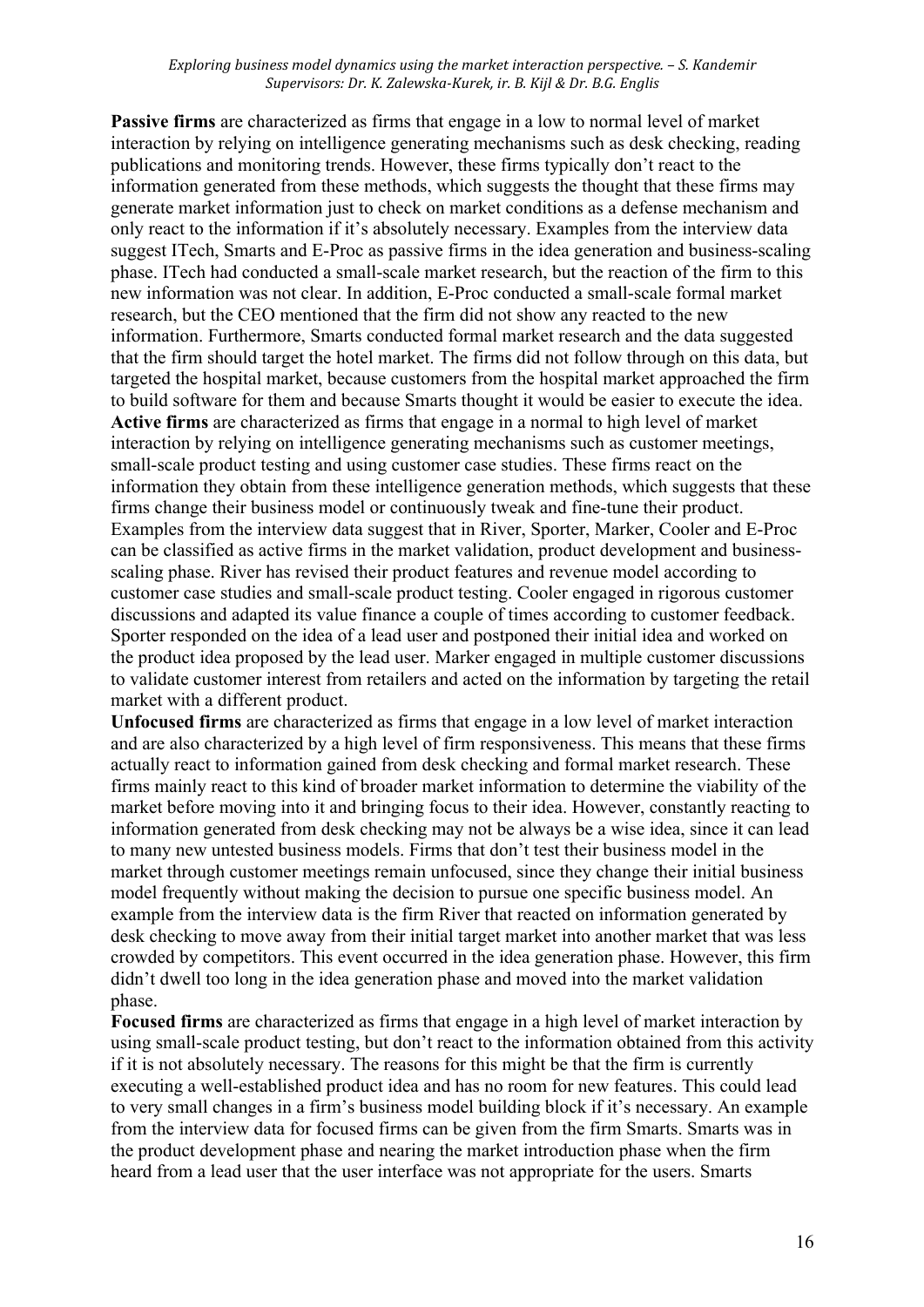decided last-minute to change the user interface of the program, because otherwise, the product would likely receive negative feedback after launching it in the market. The interview data also suggested that companies might be classified differently in terms of their market interaction and firm responsiveness according to business model development phase the companies are in.

In the idea generation phase, firms are generally unfocused, because firms haven't decided which business idea to pursue and how to fine-tune the business model. It is obviously very easy for firms to change their business idea frequently, because firms haven't made a commitment yet to pursue one specific idea or business model.

In the market validation and product development phase firms become active, because they engage in customer discussions and small-scale product testing to focus on a specific market and fine-tune their product or revenue model.

In the market introduction phase, firms become more focused and only change their product when it's absolutely necessary. In this phase, firms can implement feedback from testing software updates with existing clients. After the market introduction phase, firms can become passive if they decide to stick with their current situation in the market, instead of moving into the business-scaling phase.

In the business-scaling phase, firms need to become active again by testing new or tweaked business models with customers and overcome barriers that might exist for experimentation caused by the established business model or else firms can risk to fall behind the market or not expand at a desired rate. E-Proc, which is an established firm, has demonstrated how to phase out the old business model and become active by validating a new business model.

### *4.3 Impact of firm responsiveness on the business model*

The earlier explained firm typology has also some consequences for the business model of the firm. Firm responsiveness is concerned with the decision to react or not to react on new market information. The interview data shows that firm reaction to market interaction might also vary in terms of the impact the reaction has on the wider business model. This means that business models might change to a different extent according to what level of market interaction the reaction is based on. One of the main aims of this research was to explore to what degree reacting to market information actually led to changes in a firm's business model. A possible distinction for business model impact can be if the entire business model changes as a result of firm responsiveness or that the change in the business model pertains to only one business model building block, like the value proposition. To explain this further, we will illustrate how firm responsiveness to market interaction can have different consequences for the business model.



Fig 3: BM impact of firm responsiveness.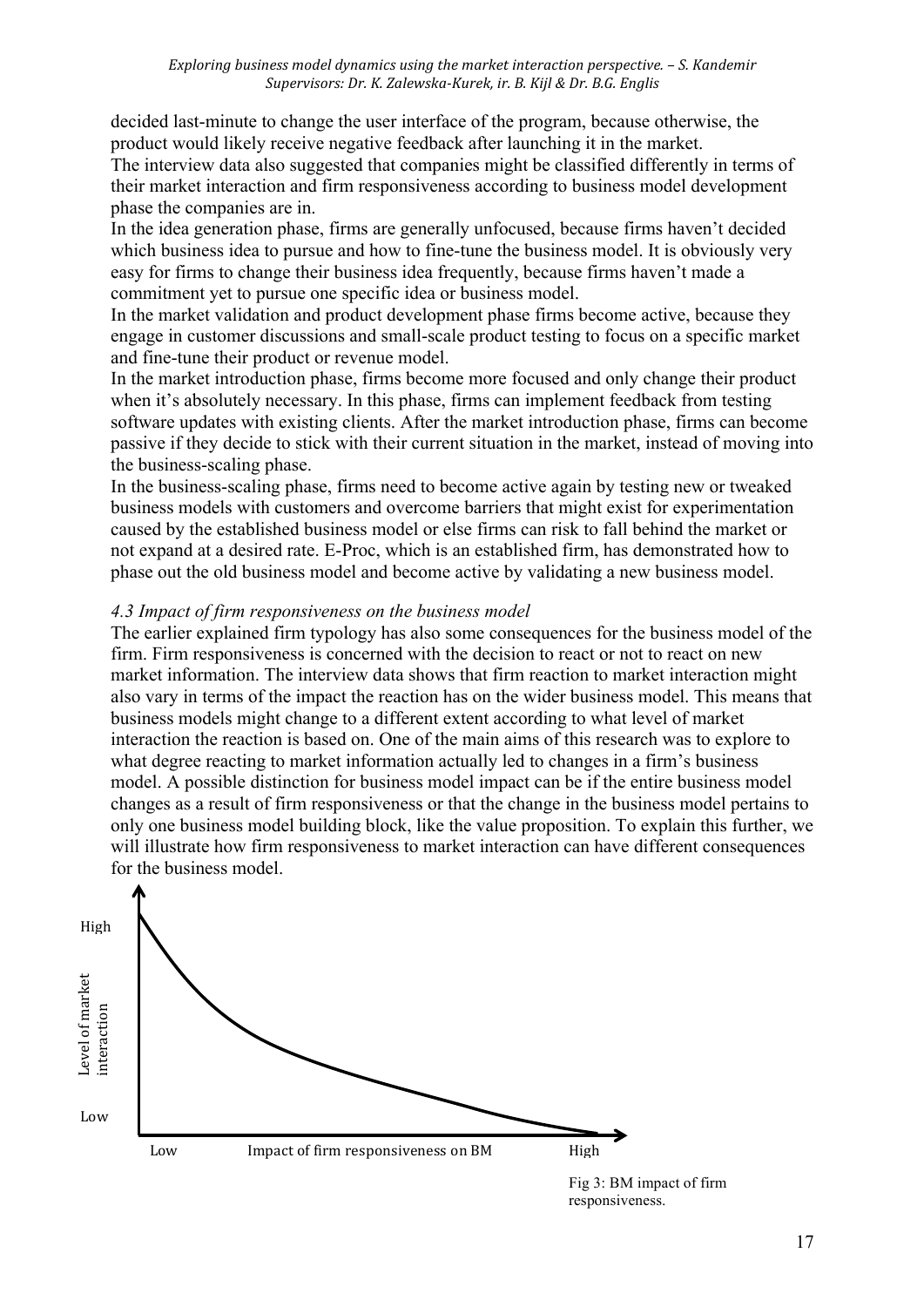The interview data suggests that the impact of firm responsiveness on the business model based on market interaction can vary between three levels.

High BM impact is characterized as changes in all four blocks of the business model, including the value proposition, value architecture, value finance and value network. Here, firms interact with the market to determine their entire business model, instead of limiting market interaction to construct one building block. This type of firm can be classified as an unfocused firm that is at the beginning of constructing its business idea or business model. Typically, these firms don't interact with the market on a high level, because they don't have a fixed business model to validate in the market. These firms mainly use desk-checking techniques to see whether it's viable to pursue an opportunity with a new business model. If it turns out that it's not viable to exploit an opportunity with a business model that the firm had in mind in the first place, firms can choose to pursue a different market opportunity with an entirely different business model. Firms can change their business model so drastically in this phase, because they didn't make a commitment to their business model by executing it. The interview data suggests the firm River fitting this profile. River has gone though different ideas and concepts in the idea generation phase, which also led the firm to reconsider their value proposition, value finance, value architecture and value network. Other firms did not change their entire business model so drastically in the idea generation phase. Medium BM impact is characterized as changes in one or two blocks of the business model driven by reaction to medium market interaction. Medium impact mainly occurs in the market validation phase, because firms try to validate their initial idea of a business model in the market by engaging in customer discussions. The firms Marker, Sporter and Motile have changed their business model in terms of the value proposition in the market validation phase, which was mainly influenced by arranging customer meetings and discussing product features. Sporter and Motile also changed their value finance in the market validation phase, since some customers gave feedback on the charging methods used by both companies. The interview data suggests, that the more activate companies become in interacting with the market, the more detailed information they can get to fine-tune their initial business model. The building blocks that changed the most in the market validation phase were the value proposition and value finance.

Low BM impact is characterized as detailed changes in one building block of the business model. Low BM impact mainly occurs in the product development phase or in the market introduction phase, where firms get feedback through small-scale testing on product details or on specific charging methods that the company is using. The firms River, Cooler and Smarts have tweaked their product features or revenue model in the product development phase. River iterated their product in terms of product features by using small-scale pilot testing. Furthermore, River's CEO mentioned that changes in product features might also influences changes in the firm's revenue model. The company is still revising its revenue model based on small-scale testing. Cooler fine-tuned their revenue model through rigorous customer discussions. Smarts tweaked their product by replacing the old user interface by a different user interface, which would be better suitable for their target market according to customer feedback. After the market introduction phase Cooler has worked on a version 2.0 of their app and fine-tuned their value proposition. Alife also made small revision in the revenue model by selling individual hiking routes rather than bundles, because customers didn't prefer to pay the price for bundled routes. Finally ITech, which is a more established company, made a small change to their value proposition in the business-scaling phase by diversifying their product portfolio by introducing vibration monitoring as a result of customer feedback and information exchange during product fairs.

Business model change in established companies occurred mostly in the business-scaling phase. The reason for this phenomenon could be that young startups, which do not have a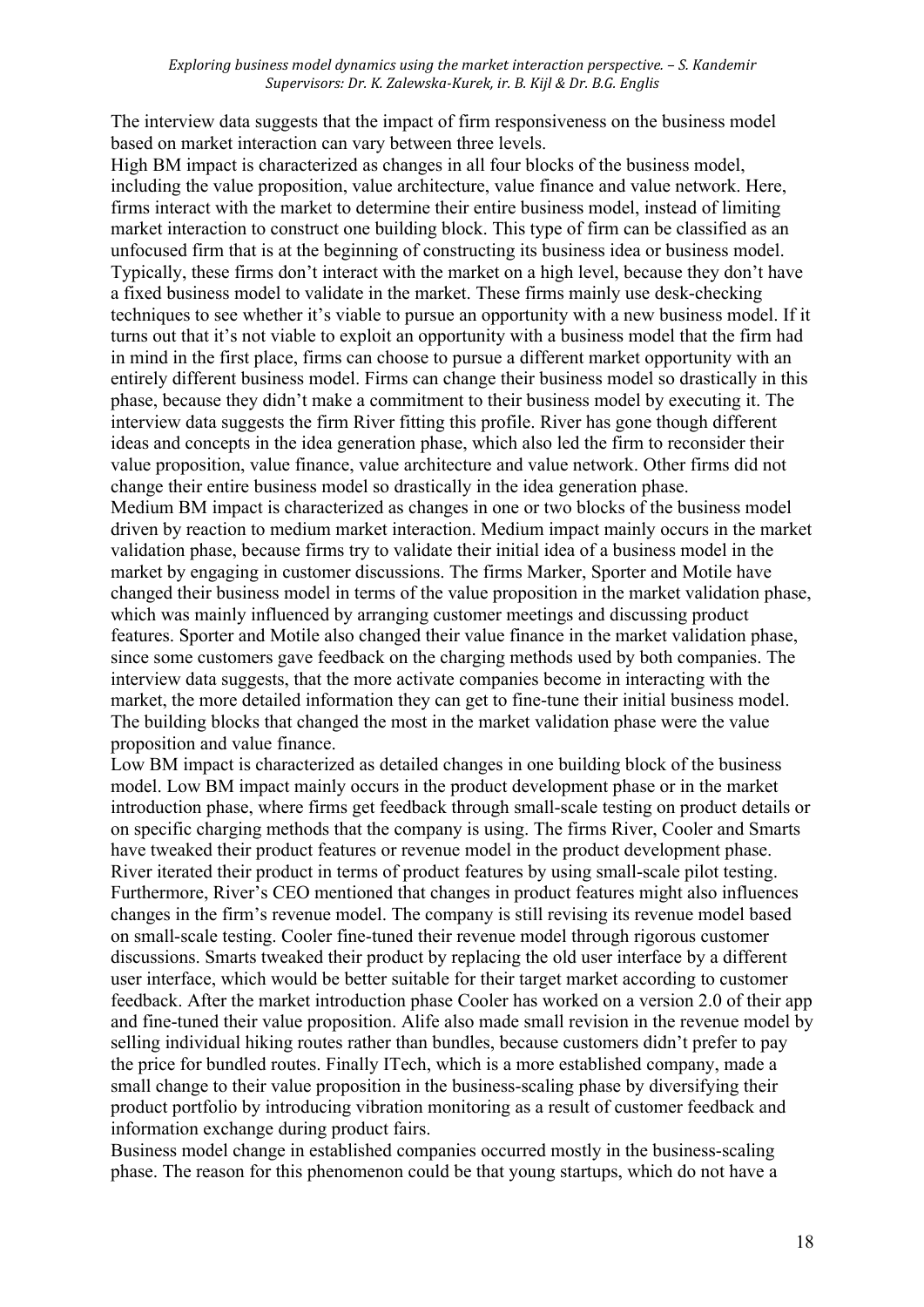product that has been validated yet by the market, adjust and fine-tune their product offering, while established companies adapt an existing business model that needs refinement, because of changing market conditions or legal barriers, like the case of company IT.

It can be observed from the interview data that the interviewed firms have changed certain business model building blocks, but the impact of the change in business model varied for different firms and in different phases. Although the interviewed companies did not all change their business model in one specific business model development stage, it can be observed that most of the interviewed startups changed made adjustments to their business model in the market validation phase.

The most distinguishable business model changes in the interviewed startups as the result of market interaction occurred in the value proposition and value finance. Examples of business model change in these companies are for instance adding requested features to the product according to customer suggestions, adjusting product details according to small-scale testing of software updates, changing the target market of the company, positioning the product away from the competition or revising product price and the method that companies use to charge customer e.g. monthly subscription fees, fixed fees or activity-based online revenue models. These findings suggest that ICT startups focus mainly on getting the value proposition and value finance right in the market validation phase. A reason for this might be that startups develop their value network and value architecture after the core product and target market have been made valid in terms of financial viability. Also the value proposition might influence which partners and which competences are necessary to deliver the validated value proposition to customers. Changes in terms of the value network and value architecture, as a direct result of market interaction did not occur as often as changes in terms of value proposition and value finance. In other words, while market interaction might not have a direct impact on the value architecture and value network, these elements of the business model are still subject to change due to the interdependent nature of the value proposition and value finance with these building blocks. However, it was observed that mostly established companies have expanded on the number of full time employees over time, whereas startups generally consisted of three to five full time employees until the market introduction phase. Companies, like Marker have changed their value network to be able to provide the new value proposition of retail intelligence. In the figure below, an integrated figure of the results is shown.

#### **Intelligence generation mechanisms:**



Blue line: impact of business model change (high to low)

of business model dynamics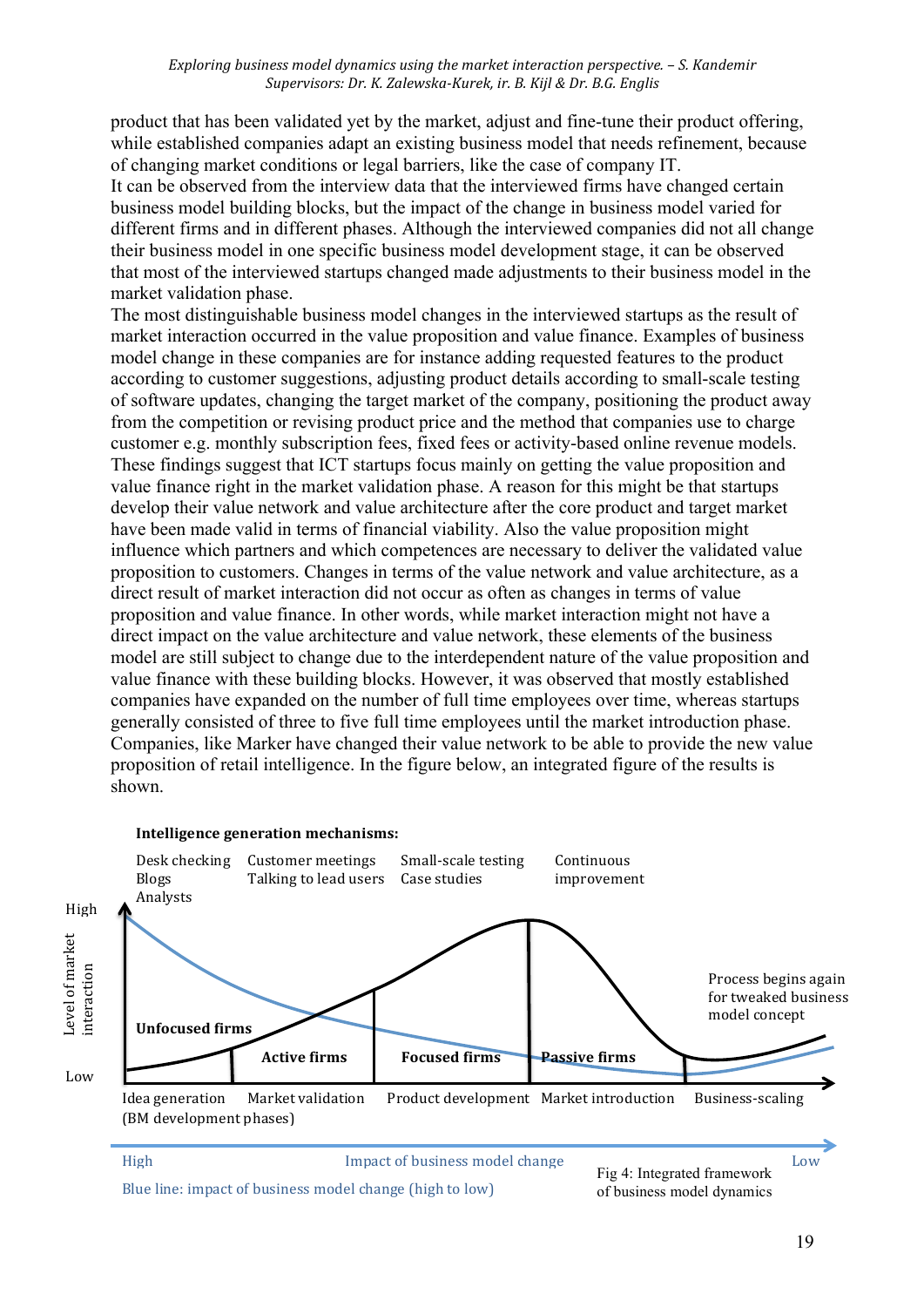# **7. Discussion**

This research ties in closely with the work of Teece (2010), Chesbrough (2010) Al-Debei and Avison (2010), Achtengahen et al. (2013) with regards to business model dynamics, business model innovation and experimentation. It is also related to the work of Kijl et al. (2005) and Sosna et al. (2010) in terms of identifying the activities firms engage in during different business model development phases. Furthermore, this research shows ties with Narver and Slater (1990) and Jaworski and Kohli's (1990) with regards to generating market intelligence by being market oriented. In terms of customers can be used in co-creating new products, this research shows ties with Lundkvist and Yakhlef (1998), Von Hippel, (2005), Hoyer et al. (2010), O'Hern and Rindfleisch (2009) and Plé et al. (2010).

In terms of business model innovation and experimentation, this research has found some similarities with regards to the work of Teece (2010), Chesbrough (2010) and Achtenhagen et al. (2013). The authors have stressed the importance of matching new technological innovation with the right business model, understanding customer needs and developing their business model based on trial and error learning. The findings of this research also indicate that before launching their product in the market or moving into the product development phase, startups tend to validate their assumptions, engage in conversations with potential customers and adapt their business model by revising their value proposition or revenue model. However, the contribution of this paper is that it provides more insight in how firms react to business model experimentation by showing how responsive firms can be identified, because they typically change building blocks of their business model to a certain extent as a result of market interaction and engage in several activities to experiment with their business model. Also, the contribution of this paper is that different types of firms exist with regards to their openness to business model experimentation in different phases of the business model, namely unfocused, active, focused and passive firms. This finding provides more insight in the process of how firms experiment with their business model in real-life, which has not been investigated sufficiently by Chesbrough (2010), Teece (2010) or Al-Debei and Avison (2010). As an addition to the research of Chesbrough (2010) and Teece (2010), this research found that business model experimentation exists both in established firms and young startups. However, the drivers of business model change showed some differences between established firms and startups. While the motivations of established firms to change the business model was mainly influenced by the state of the economy, industry trends, legal barriers or competitor actions, changes in the business model of startups were more driven by trying to validate the business idea in the market through trial and error learning. Teece (2010) and Achtenhagen et al. (2013) did not highlight these drivers of business model change for both startups and established companies.

Furthermore, the existing concepts of market orientation and customer involvement have been examined in the obtained literature data to determine if the interview data can expand upon these concepts. In the current business literature, the concepts of market orientation and customer involvement are treated as separate constructs. This research combines both of theses concepts into the concept of market interaction and lays out how different levels of market interaction can be identified in practice. In addition, the current market orientation scales are mainly aimed at measuring a firm's customer commitment, understanding of customer needs and customer satisfaction measurement activities. Instead of measuring customer satisfaction or customer commitment the interview data shows that firms can achieve a high customer orientation by arranging customer meetings and engaging in discussions to determine product features or brainstorm about a firm's revenue model. This is similar to the findings of Lundkvist and Yakhlef (1998), who mention that firms should embrace a conversational approach towards customer involvement and stimulate the exchange between the firm and its customers during these conversations.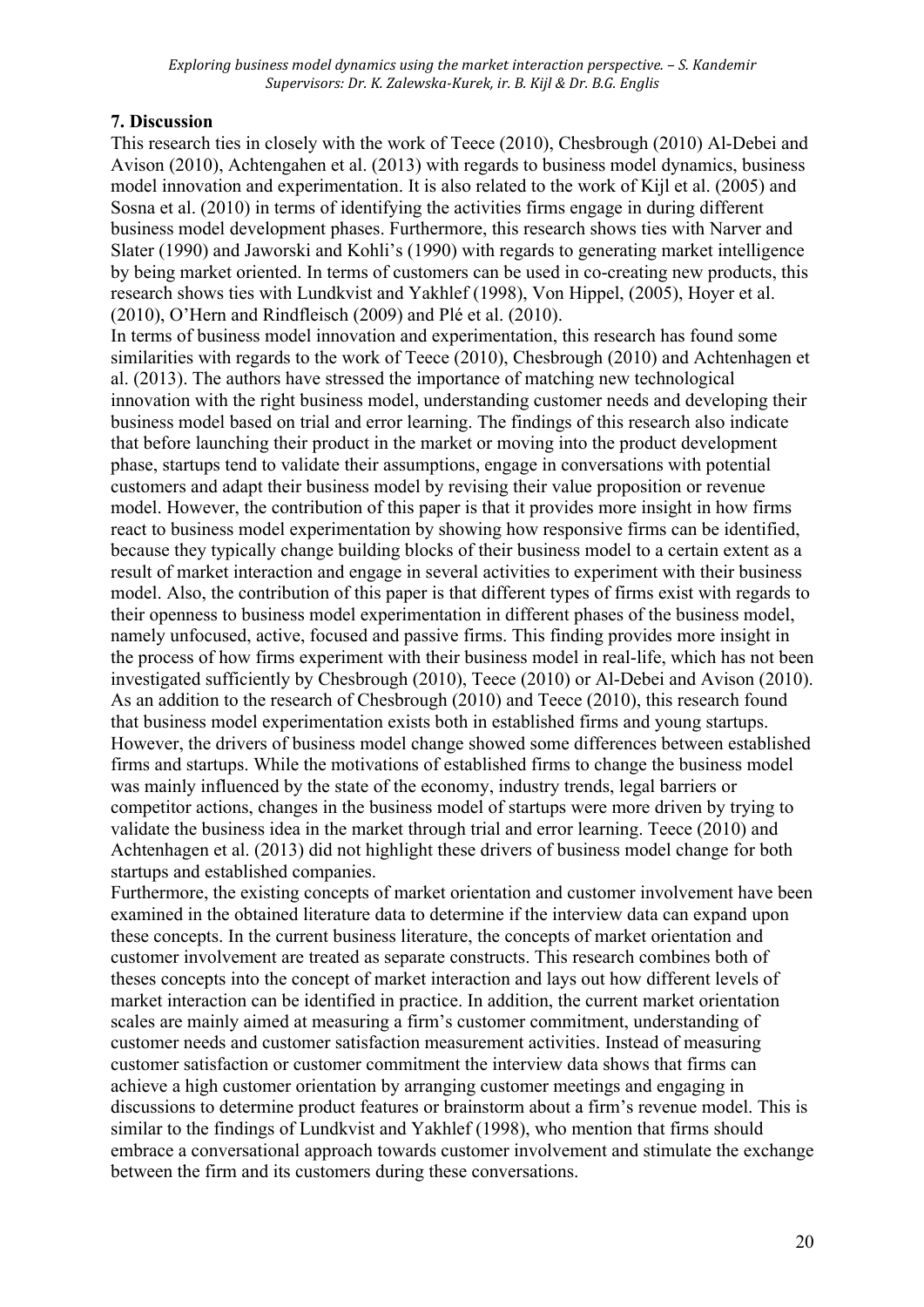The obtained data from the interviews shows that Narver and Slater's (1990) market orientation lacks a measurement of business responsiveness to the generated market intelligence by firms and that there is a higher level of customer and competitor orientation present, which is mainly characterized by using the obtained customer feedback and competitor information in constructing or adapting a firm's business model building blocks. One of the contributions of this paper is that the findings show how market information can be used in constructing or adapting a firm's business model. This finding suggests how the business model innovation literature and market engagement literature are linked with each other.

Another stream of existing business literature on customer involvement explored how firms use customer feedback on a more detailed level, which may lead to changes in a firm's product features or details (Von Hippel, 2005; Plé et al. 2010). However, most of the existing research on co-creation pertains to customer involvement in the new product development process. In this study, it has been found that firms involve customers in the NPD mostly by exchanging ideas with them, instead of letting customers design parts or core-components of the product. O'Hern and Rindfleisch (2009) classify this level of co-creation as 'submitting'. Furthermore, similar to the findings of Hoyer et al. (2010), this study found that firms engage customers in the early phases of the product development process and use their feedback to reduce the risks of the product being a failure when it launches in the market. According to Kaulio (1998) different customer engagement methods can be used support during different phases of the design process. This research found similar results like Kaulio (1998) with regards to the used customer engagement methods used in different product development phases. Methods like beta testing, lead user engagement, concept testing and consumer idealized design were found in the interview data. Regarding the phases these methods were used in the interviewed firms, it can be stated that concept testing and consumer idealized design were mostly used in the early market validation phase, whereas lead beta testing was mostly used in the later product development phase. Plé et al. (2010) also mention that the intensity of customer participation can vary during different moments of participation, similar to the work of Kaulio (1998) and the observations in this study.

However, the aforementioned authors have analyzed the co-creation process only in term of the new product development process. In this study it has become clear that co-creation and customer involvement does not only pertain to the product development process in terms of product feedback and product improvement, but that customers can be engaged to co-create more viable revenue models in startups or established companies. In this process, most of the interviewed companies have asked the opinions of their customers about the desirability of a the revenue model by exchanging ideas and engaging in concept testing and working on consumer idealized designs, which in turn led to revisions in the value finance of the interviewed firms.

Finally, in existing business model literature, some researcher try to identify dynamic phases, key decision moments and external influences that drive business model change. Kijl et al. (2005) identify three phases in which the business model is subject to change: the research and development phase, implementation phase and market phase. The interview data obtained in this study shows that firms generally walk through five business model design phases. The idea generation, market validation and business-scaling phases, compliment the work of Kijl et al. (2005). However, the identified stages show similarities to the work of Sosna et al. (2010). Idea generation and market validation can be grouped into initial business model design and testing. Furthermore, product development and market introduction can be grouped into the business model development stage.

In short, this research has explored the link between market orientation, customer involvement and business model innovation and tried to fill in the gap in existing literature.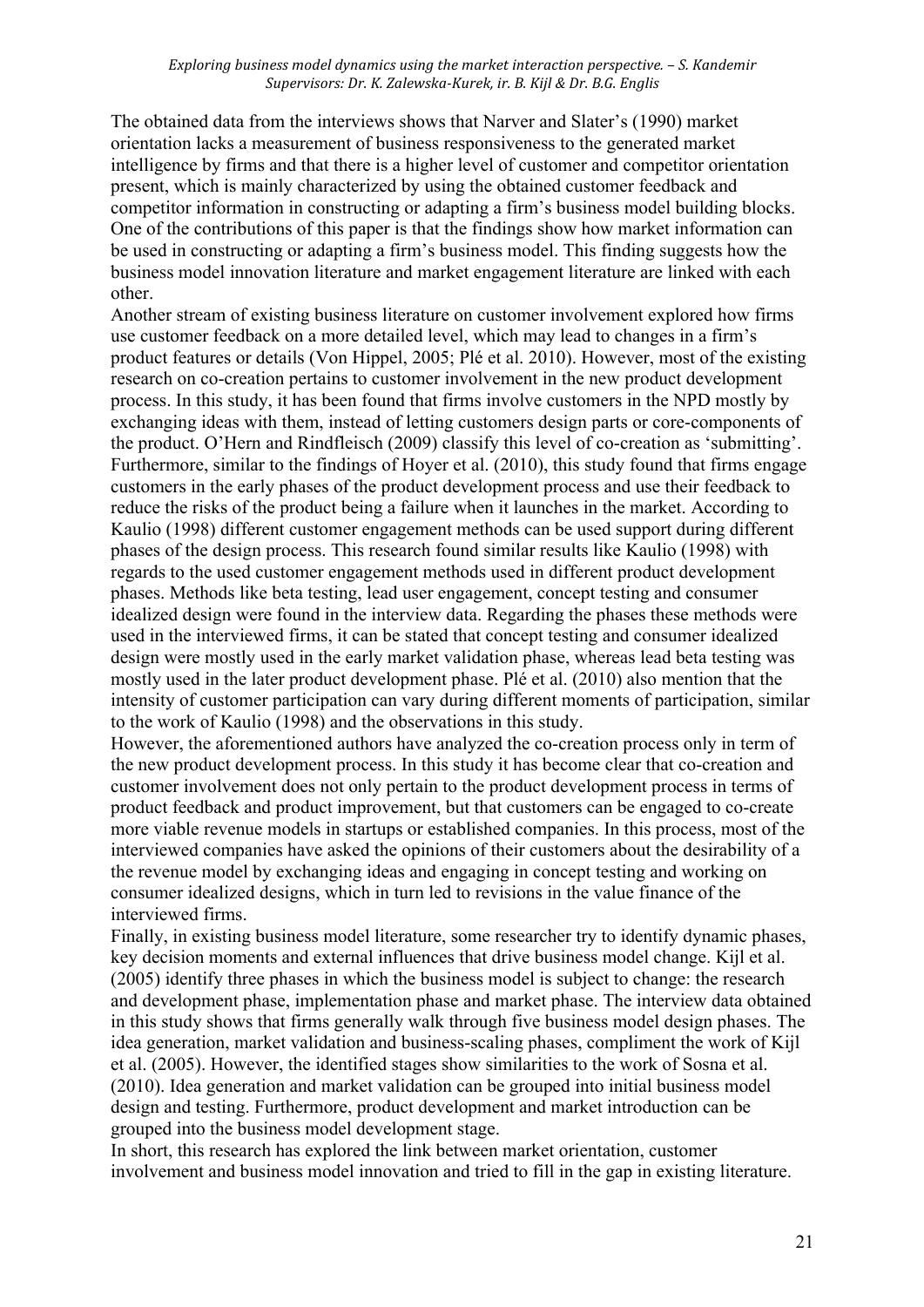The value of this research lies in providing a detailed look at to what extent firms change their business model driven by their interaction with the market in different business model phases.

# **8. Conclusion**

This paper set out to explore how startups and established SMEs engage the market in constructing or adapting their business model. More specifically, the aim was to investigate what methods these firms use to gain market information and if they react based on interacting with the market by actually changing their business model. The rationale behind this aim was that market information about customers and competitors could only lead to business model change if firms were prepared to react to this kind of information. Existing business model literature has mainly investigated the components and dynamics between business model components (Osterwalder, 2005, Al-Debei and Avison, 2010), but this research has explored how the dynamics between these components are influenced through firm responsiveness towards market interaction in different phases of business model development.

The results of this research show that firms generate information about the market in different ways. Firms interact with the market in different levels from desk checking and using publicly available information, to engaging in conversations with customers in customer meetings, to small-scale product testing in order to fine-tune product details. The type of information obtained form these different levels of market interaction differ in nature for every level of market engagement. Information generated from desk checking and public research papers is mainly concerned with data about market size, market trends, competitor activity in the market and the economic viability of pursuing a certain niche. Information obtained from customer meetings and discussions is related to exchanging product ideas by obtaining feedback on what product features are essential and discussing what charging methods are appropriate to potential customers. Information obtained from small-scale product testing is concerned with feedback on the details of the product or revenue model.

The value of this research in terms of the newly emerged market interaction concept can be described as a possible integration between the market orientation (Narver and Slater, 1990; Jaworski and Kohli's 1990) literature and the co-creation literature (Von Hippel, 2005; Hoyer et al., 2010; O'Hern and Rindfleisch, 2009). Also, this research has shown that co-creation does not only pertain to customer input in new product development processes, but can also be extended to co-developing revenue models, which expands upon existing co-creation literature. The level of market interaction also differs with regards to different business model development phases. It has been observed that startups typically start with desk checking in the idea generation phase; follow up with customer meetings in the market validation phase and implement small-scale product testing during or after the product development phase. Another valuable finding of this research is the concept of firm responsiveness towards market interaction, which allows us to categorize firms in terms of their responsiveness towards data resulting from market interaction. The four identified firm types are unfocused firms, active firms, focused firms or passive firms. Firms can be characterized differently according to the phase they are. Generally, it is observed that firms go form being unfocused to active to focused and eventually become passive over the course of time. In adding, responsive firms engage in specific activities tot experiment with their business model, like trial and error learning, risk taking, targeting initial markets, focusing the product and testing the willingness of customers to pay for their product. The motivation for startups to experiment with their business model is driven by the need to proving the concept in the market. Established firms generally experiment with their business model as a reaction to unhealthy market conditions, economic viability of their current business model or legal barriers.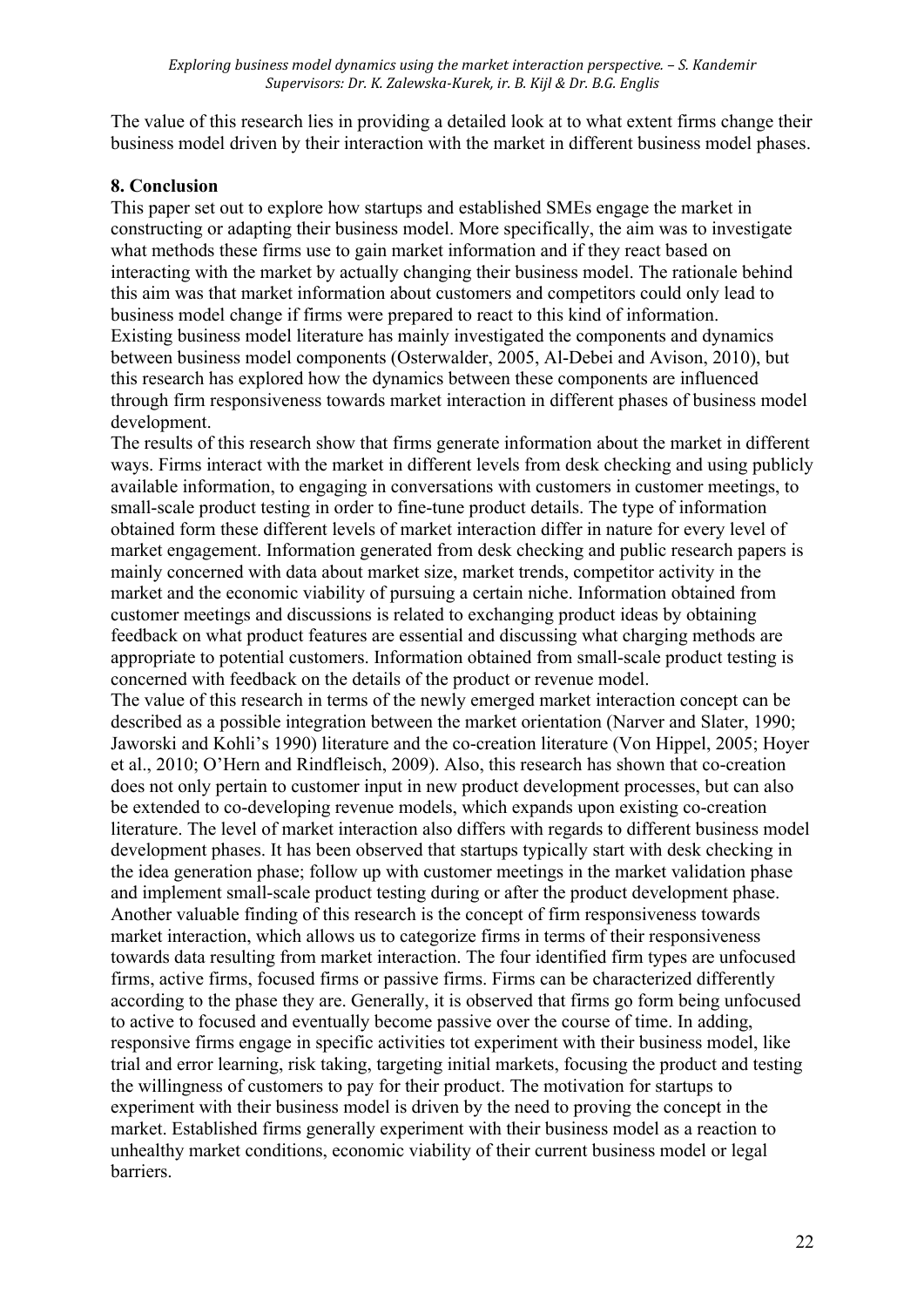Another new concept that was identified in this research was the impact of firm responsiveness on the business model, varying from changes in all four of the business model buildings blocks, to one or two building blocks and details in one building block. According to the type of information firms obtain from interacting with the market, they can respond by changing their business model in different ways. However, only a few firms have changed their entire business model as a result of market interaction. Reacting to information about market, size, economic market viability or competitor activity generally leads to drastic changes in the value proposition and value finance of the firms, whereas reacting to customer feedback on product features and small-scale testing results in filling in the details of the value proposition and value finance. In this research, it was found that the business model elements that change as a result of market interaction are mostly the value proposition and value finance of the firm. Other business model building blocks, like the value architecture and value network, might also change as a result of the new value proposition or value finance, since these elements are interdependent upon each other, but these elements did not always change as a direct result of market interaction.

The newly identified concepts of market interaction, firm responsiveness and business model impact are important for established the link between market orientation, customer involvement and business model innovation, which is an underexplored area in the current business model literature. However, since this research was aimed towards exploring the aforementioned concepts in real life by conducting a multi-case study, it does not claim any statistical significance for the stated conclusions in this research. Thus, more quantitative research is needed to statistically support the conclusions of this research.

## **9. Limitations and future research**

This research focused on establishing the link between the market orientation, customer involvement and business model innovation literature by zooming in to the process of business model change caused by market interaction in different phases of the business model development process. The results of this research are limited in the sense that they don't allow for making larger generalizations about how firms interact with the market and respond to market information, due to the small research sample of nine firms and the explorative nature of this qualitative multi-case study. Also, the sample of in this research consisted mainly of startups and SMEs, which make the results difficult to generalize for firms with more than fifty full time employees.

Furthermore, the interviews conducted in this research were performed on one level only, primarily with the CEO of the startup or SME as key informant. While this approach might be suitable for smaller organizations, it limits this research to only the judgment and opinions of the CEO's, instead of multiple employees in the interviewed firms. Also, the primary source of data for this research were semi-structured interviews, which means that data triangulation is limited in this research, because this study lacks significant data generated from additional data collection methods.

Multi-case studies are primarily useful for theory development and in-depth studies of phenomena, but the conclusions reached in this research need further validation. While this research provides us with a process view of business model change, the constructs identified in this research, like market interaction, firm responsiveness and business model impact and their indicators need to be validated through quantitative studies. In specific, the different levels of market interaction and their indicators, like desk checking, customers discussions and small-scale testing need to be validated quantitatively. This is also the case for the construct of firm responsiveness and the indicators to measure different levels of firm responsiveness, like the activities firms engage in to experiment with their business model and if they indeed make a change in their business model or not.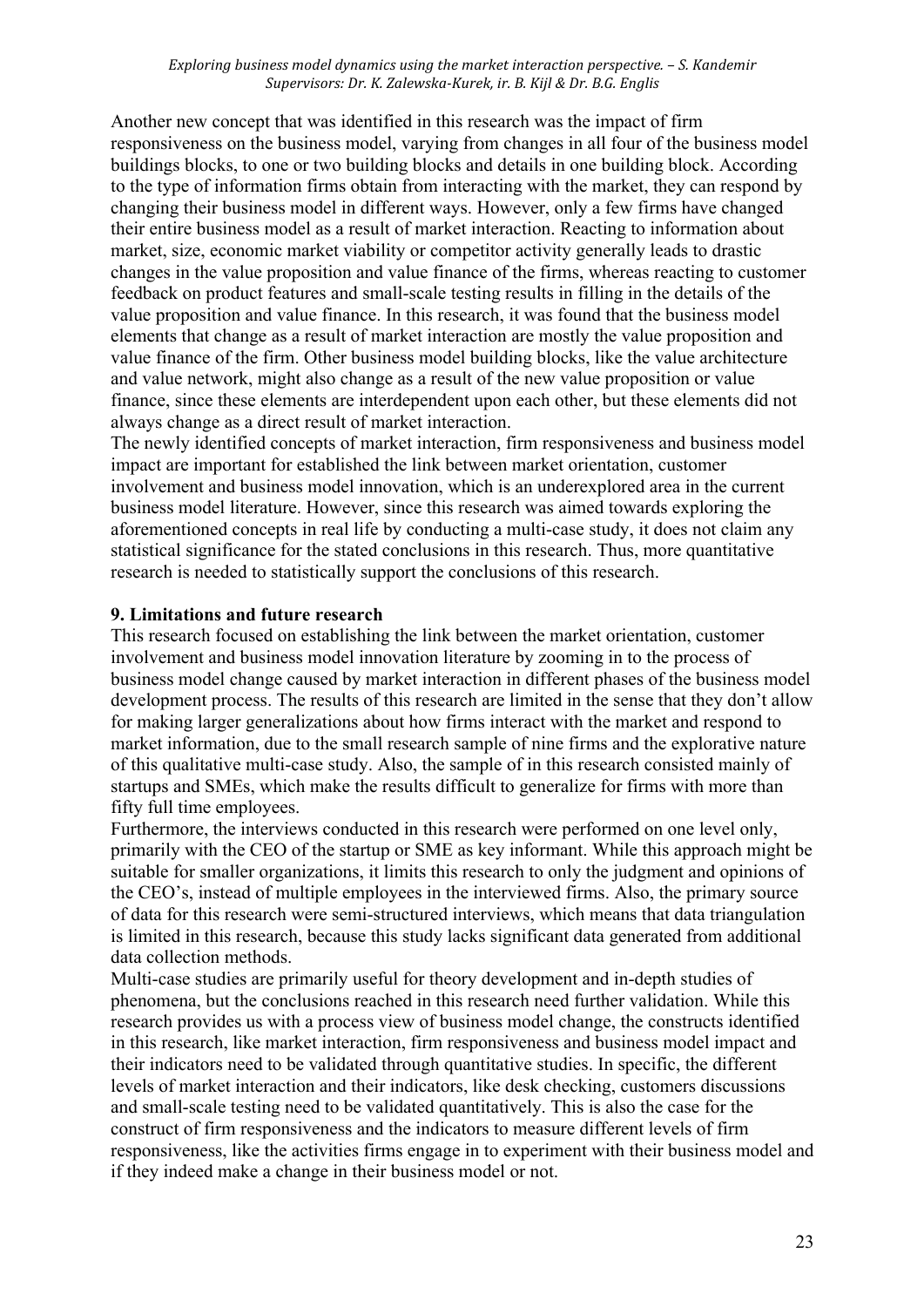The same holds up for the concept of business model impact, where different levels of business model impact have to be validated by observing to what extent firms change their business model. Furthermore, future research should investigate the relationship between market interaction and firm responsiveness to determine how firms respond to the level market interaction they use. In addition, the relationship between responsiveness to market interaction and business model impact has to determined to gain more insight in how responding to market information generation from interacting with the market may lead to different degrees of business model change.

# **10. Implications for practice**

Practitioners like CEOs or business development managers of startups and SMEs can use the findings of this research to think about how their business model is subject to change over time. In addition, practitioners can think about how they can interact with the market in different phases and what impact this interaction can have on constructing or adapting their business model. This research suggests that practitioners should use desk-checking techniques in the idea generation phase to determine viable markets and construct an initial business model. Firms can change their initial business model drastically, because they did not commit to it yet in this phase. Next, firms should validate their initial business model in the market by engaging customer discussions where they can receive feedback on their value proposition and value finance and possibly change these elements according to the feedback. After this process, firms move into the product development phase where small-scale testing is used to fine-tune details in the one or two business model building blocks.

This research has also implications for established SMEs, suggesting that established firms can also experiment with their business model, but go through similar phases as startups for the new or adapted business model. This indicates that although established SMEs have an existing business model that may already be validated in the market, the new or adapted business model also requires validation in the market by talking to customers and small scale testing, because the effectiveness of the new business model has not yet been proven.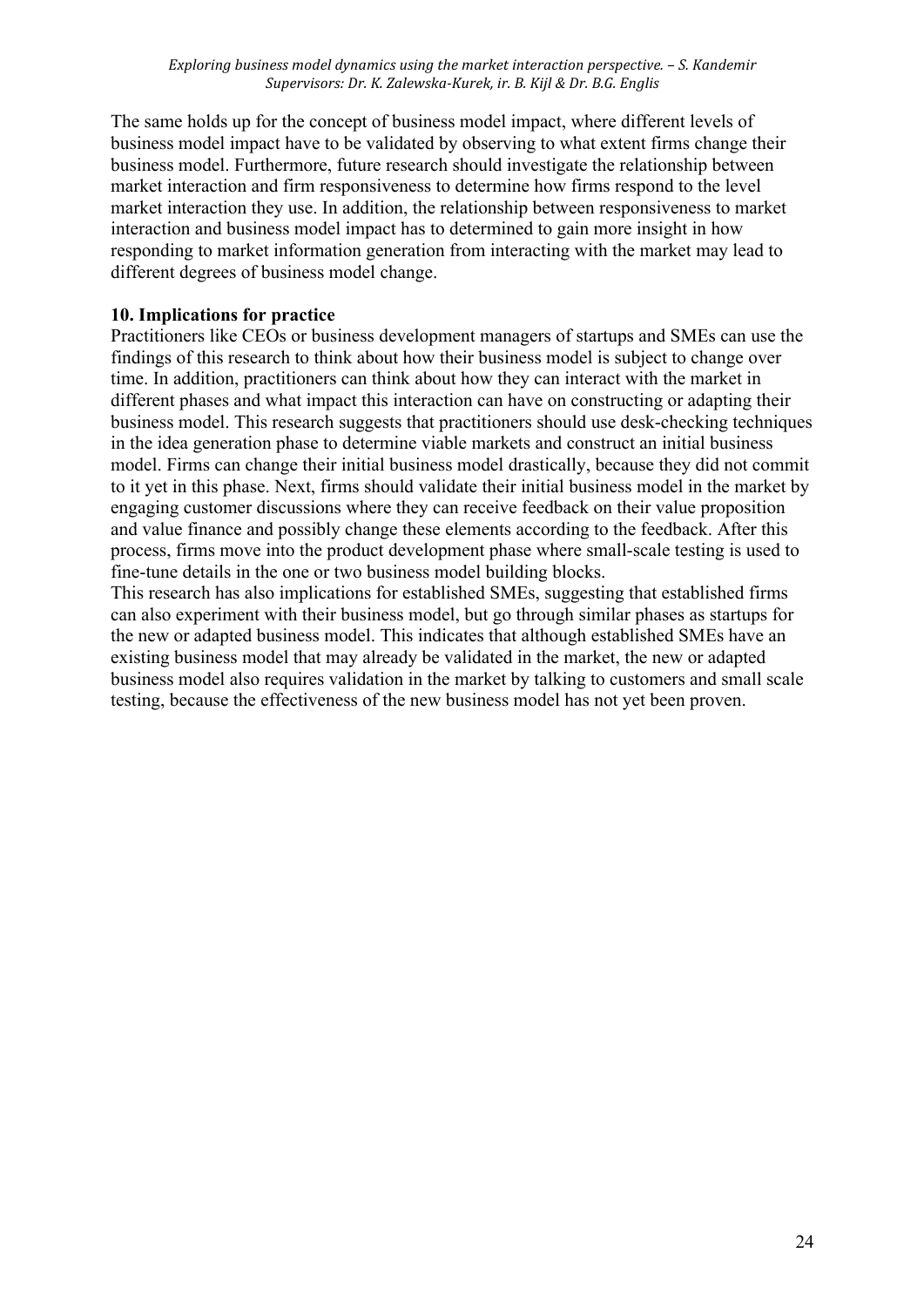# **11. Literature**

Achtenhagen, L., Melin, L., Naldi, L. (2013). Dynamics of business models – strategizing, critical capabilities and activities for sustained value creation. *Long Range Planning, article in press.*

Al-Debei, M. M., & Avison, D. (2010). Developing a unified framework of the business model concept. *European Journal of Information Systems, 19(3),* 359–376.

Anderson, J. and J. Narus (1998). "Business Marketing: Understand What Customers Value." *Harvard Business Review.*

Andersson, B., Bergholtz, M., Edirisuriya, A., Ilayperuma, I., Johannesson, P., Gre ́Goire B., Schimddt, M., Dubois, E., Abels, S., Hahn, A., Gordijn, J., Weigand, H. and Wangler, B. (2006).

Towards a reference ontology for business models. *In Proceedings of the 25th International Conference on Conceptual Modeling (ER2006) 6–9* November, Tucson, AZ, USA, pp 1–16.

Argyris, C. and Schön, D.A. (1978). Organizational Learning: A Theory of Action Perspective. Reading, MA: Addison-Wesley.

Babbie, E. (2007). The Practice of Social Research. *12th Edition, Wadsworth Cengage Learning.*

Barney, J.B. (2001). Is the resource-based 'view' a useful perspective for strategic management research? Yes. *Academy of Management Review, Vol. 25 (1),* p. 41-56.

Chesbrough, H. (2010). Business Model Innovation: Opportunities and Barriers. *Long Range Planning, Vol. 43,* pp. 354-363.

Day, George S. 1994. The Capabilities of Market-Driven Organizations. *Journal of Marketing Vol. (58),* pp. 37–52.

Demil, B., Lecocq, X. (2010). Business model evolution: in search of dynamic consistency. *Long Range Planning, Vol. 43*, pp. 227-246.

Doz, Y.L., Kosonen, M. (2010). Embedding strategic agility: a leadership agenda for accelerating business model renewal. *Long Range Planning, Vol. 43*, pp. 370-382.

Eisenhardt, K.M. (1989). Building Theories from Case Study Research. *The Academy of Management Review, Vol. 14 (4),* pp. 532-550.

Eisenhardt, K.M. and Greabner, M.E. (2007). Theory building from cases: opportunities and challenges. *Academy of Management Journal, Vol. 50* (1), pp. 25-32.

Gordijn, J., Akkermans, J.M. and Van Vliet, H. (2002). Business modeling is not process modeling. *In ER2000 Workshop, LNCS, Vol. 1921*, pp. 40-51.

Govindarajan, V., Gupta, A. K. (2001). Strategic innovation: A conceptual road map. *Business Horizon, Vol.44*, pp. 3 –12.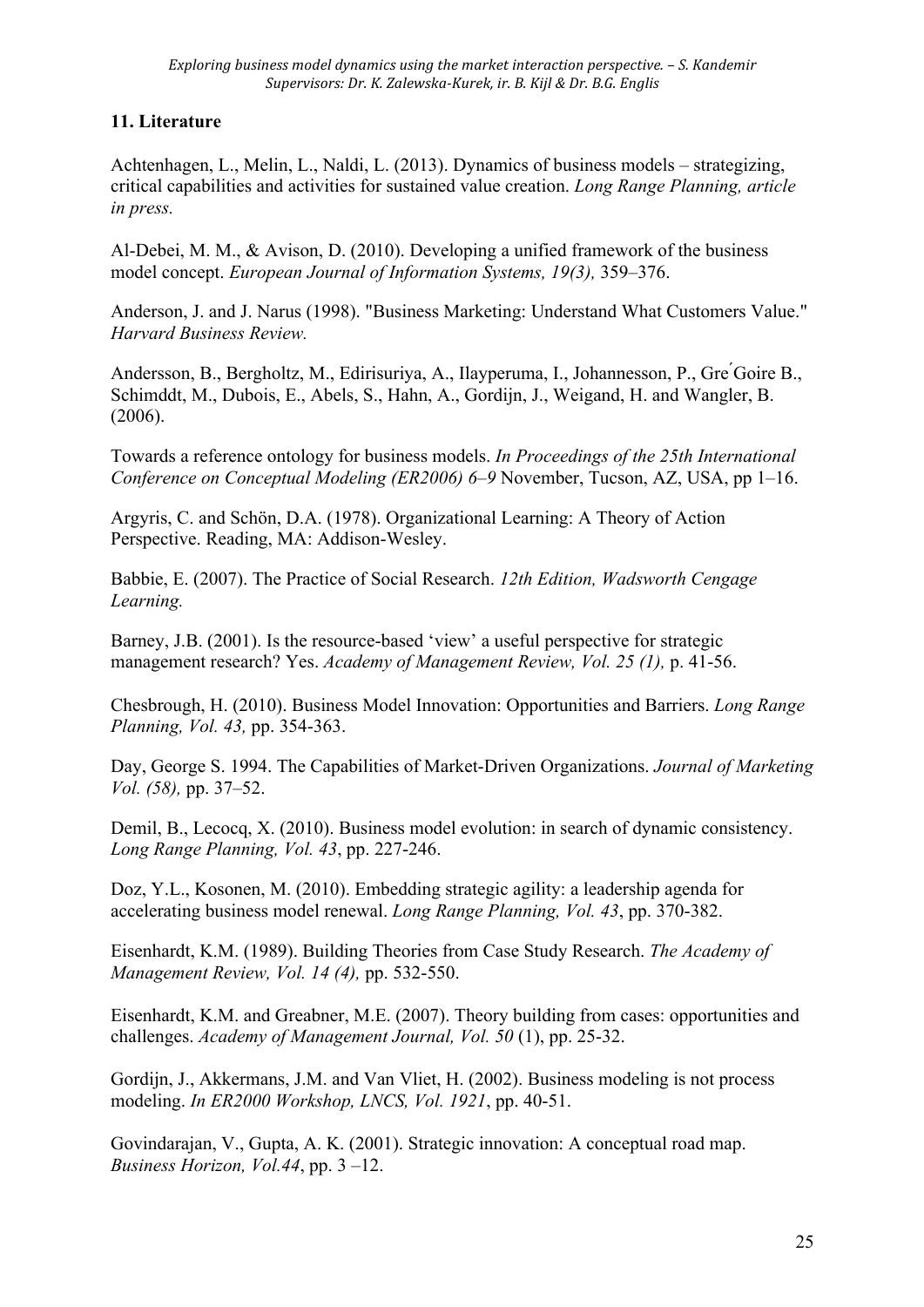Hakala, H. (2010). Strategic Orientations in Management Literature: Three Approaches to Understanding the Interaction between Market, Technology, Entrepreneurial and Learning Orientations. *International Journal of Management Reviews, Vol. 13, pp. 199-217.* 

Hamel, G. and Prahalad, C. K. (1994). Competing for the Future, Harvard Business School Press, Boston.

Hedman, J. and Kalling, T. (2003). The Business Model concept: theoretical underpinnings and empirical illustrations. *European Journal of Information Systems, Vol. 12(1),* 49–59.

Henderson, J. C. and N. Venkatraman (1993). Strategic Alignment - Leveraging Information Technology for Transforming Organizations. *Ibm Systems Journal 32(1)*: 4-16.

Homburg, C., Grozdanovic, M. and Klarmann, M. (2007). Responsiveness to Customers and Competitors: The Role of Affective and Cognitive Organizational Systems. *Journal of Marketing, Vol. 71*, No. 3, pp. 18-38.

Hoyer, W.D., Chandy, R., Dorotic, M., Krafft. M., Singh, S.S. (2010). Consumer Cocreation in New Product Development. *Journal of Service Research, Vol 13*, pp. 283-296.

Jaworski, B. and Kohli, A. (1993). Market orientation: antecedents and consequences. *Journal of Marketing*, Vol. 57, pp. 53–70.

Johnson, G., Langley, A., Melin, L., Whittington, R. (2007). Strategy as Practice. Research Directions and Resources. Cambridge University Press, Cambridge.

Kijl, B., Bouwman, H., Haaker, T., Faber, E. (2005). A dynamic business model framework for emerging mobile services. *ITS 16th European Regional Conference, Porto, Portugal, September,*

Lundkvist, A., & Yakhlef, A. (2004). Customer involvement in new service development: A conversational approach. *Managing Service Quality, 14*(2-3), 249-257.

Kaulio, M. A. (1998). Customer, consumer and user involvement in product development: A framework and a review of selected methods, *Total Quality Management, 9:1,* 141-149

Magretta, J. (2002). Why business models matter*. Harvard Business Review, Vol. 80*, pp. 86- 92.

McGrath, R. G., (2010). Business models: A discovery driven approach. *Long Range Planning, Vol. 43*, 247-261.

Narver, John C. and Stanley F. Slater (1990), The Effect of a Market Orientation on Business Profitability, *Journal of Marketing, Vol. 54* (October), 20–35.

O'Hern, Matthew S. & Aric Rindfleisch (2009), Customer Co-Creation: A Typology and Research Agenda. *Marketing Research, Vol. 6*, pp. 84-106.

Oliveira, P. and Von Hippel, E. (2011). Users as service innovators: the case of banking services. *Research Policy, Vol. 40 (6),* pp. 806-818.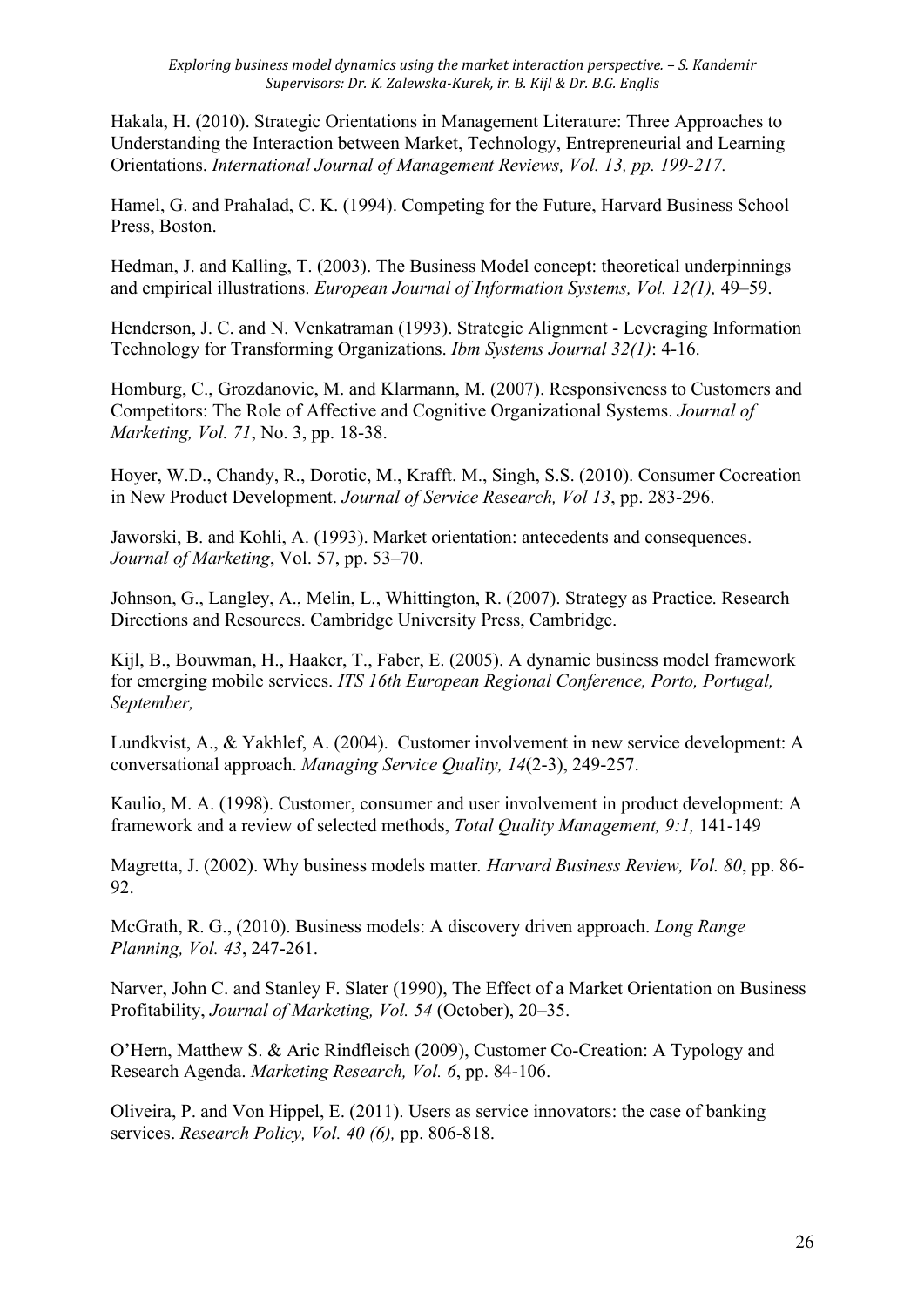Osterwalder, A. (2004). The Business Model Ontology: A Proposition in the Design Science Approach. *Unpublished dissertation*, University of Lausanne.

Osterwalder, A., Pigneur, Y. (2009). Business model generation: *Modderman Drukwerk, Amsterdam.*

Pisano, G. and Verganti, R. (2008). Which kind of collaboration is right for you? *Harvard Business Review Vol. 82(12),* 78–86.

Plé, L., Lecocq, X., Angot, J. (2010). Customer-Integrated Business Models: A Theoretical Framework. *M@n@gement, Vol. 13,* pp. 226-265

Prahalad, C.K., and Venkat Ramaswamy. 2000. "Co-opting Customer Competence." *Harvard Business Review, Vol. 78* (January-February), 79–87.

Regner, P. (2008). Strategy-as-practice and dynamic capabilities: steps towards a dynamic view of strategy. *Human Relations, Vol. 61 (4*), pp. 565-588.

Teece, D.J. (2010). Business Models, Business Strategy and Innovation. *Long Range Planning, Vol 43,* pp. 172-194

Sarasvathy, S. Effectuation, Edward Elgar, London, UK (2008); H. Simon, The Sciences of the Artificial (3rd edn), MIT Press, Cambridge, MA (1996).

Senge P. (1990). The Fifth Discipline. Doubleday: New york.

Sinkula, J. M. (1994), Market Information Processing and Organizational Learning. *Journal of Marketing, Vol. 58*, pp. 35–45.

Slater, S.F. and Narver, J.C. (1995). Market orientation and the learning organization. *Journal of Marketing, 59*, pp. 63–74.

Slater, S.F. and Narver, J.C. (2000). The positive effect of a market orientation on business profitability: a balanced replication. *Journal of Business Research, Vol. 48*, pp. 69–73.

Sosna, M., Trevinjo-Rodrigues, R.N., Velamuri, S.R. (2010). Business model innovation through trial-and-error learning: The Naturhouse case. *Long Range Planning, Vol. 43*, pp. 383-407.

Strauss, A.L, Juliet, M. (1998). Basics of Qualitative Research: Techniques and Procedures for Developing Grounded Theory. *Sage Publications, Inc.*

Vargo, S. L., & Lusch, R. F. (2008). Service-dominant logic: Continuing the evolution. *Journal of the Academy of Marketing Science, Vol. 36*, 1-10.

Verhees, F.J.H.M., & Meulenberg, M.T.G. (2004). Market orientation, Innovativeness, Product innovation, and Performance in Small Firms. *Journal of Small Business Management, Vol 42*, pp. 134-154.

Von Hippel, E. (1986). "Lead Users: A Source of Novel Product Concepts," *Management Science, Vol. 32 (7),* pp 791-805.